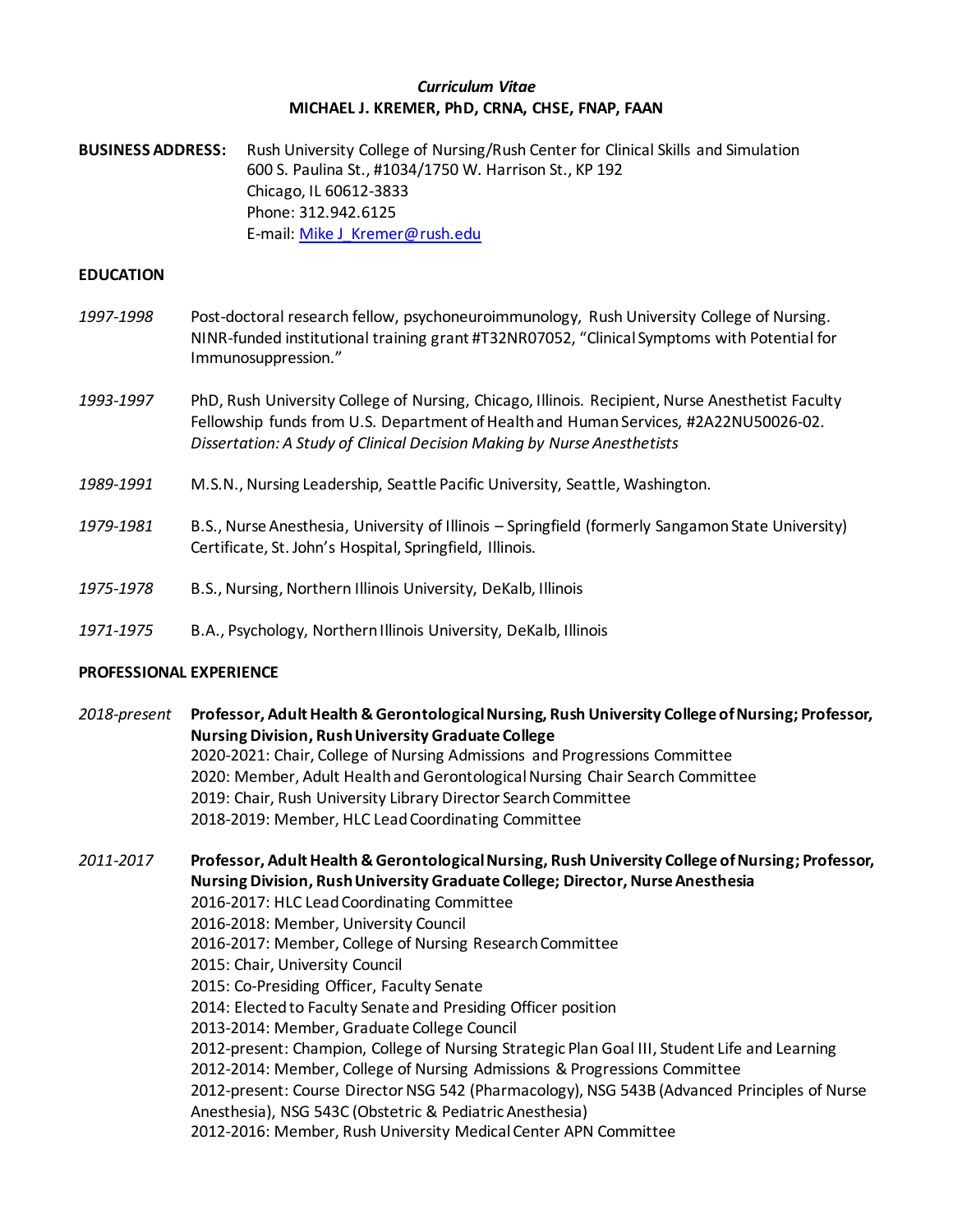# *2018-* **Executive Co-Director, Rush Center for Clinical Skills and Simulation.**

2018-present: operational oversight of 20,000 square foot simulation center with 10 FTEs, \$2M budget.

# *2011-2018* **Co-Director, Rush Center for Clinical Skills and Simulation**

2012: Worked with R. Suhayda, PhD, RN, on development of survey related to unmet simulation needs in Rush University Medical Center, including analysis of survey data. 2012-2014: Collaborated with simulation leadership team on creation of new simulation center, moving from 1800 square foot space to 7500 square foot center, including three high fidelity simulation areas, with marked increased in utilization by interprofessional groups. 2014-2015: Worked with simulation leadership team on planning for second phase of new simulation center, an 8500 square foot space, including 12 clinical exam rooms for standardized patient encounters. Work collaboratively with simulation leadership team on operational, educational, research and fund-raising activities.

# *2009-2011* **Associate Professor, Adult Health & GerontologicalNursing; Director, Nurse Anesthesia Program & Co-Director, Simulation Lab, Rush University Medical Center**

Operational responsibility for nurse anesthesia program withup to 72 students, including evaluation and faculty development for 18 faculty members. Oversight of didactic and clinical curriculum, assignment of teaching responsibilities, student recruitment and advising at the master's, DNPand PhD levels. Facilitation of compliance with COA Standards and Criteria. Shared operational responsibility for Rush University Simulation Lab, with 2 FTEs (Education Coordinator and Simulation Technician).

2009-2010: Member, MSN Curriculum Committee

2009-2011: Course Director, NRS 531B (Advanced Principles of Nurse Anesthesia); Co-Course Director, NRS 531C (Obstetric and Pediatric Anesthesia); Co-Course Director, NRS 530 F/G (Pharmacology)

2009: Elected to Faculty Senate 2010: Presiding Officer, Faculty Senate 2011: Member, Faculty Senate

# *2010-2015* **Contract CRNA, Aegis Ambulatory Anesthesia, Downers Grove, IL**

Credentialed to provide anesthesia to patients across the lifespan undergoing surgical and diagnostic procedures in two surgicenters.

# *2006-2009* **Associate Professor & Chair, Nurse Anesthesia Department, College of Health Professions, Rosalind Franklin University of Medicine and Science**

Develop new nurse anesthesia program, including curricular design, clinical site acquisition, faculty and student recruitment. Oversight of program compliance with Council on Accreditation requirements. Assignment of faculty workload. Development of department budget, evaluation of faculty and staff. Member, CHP Curriculum Committee; Chair, Criterion 4 Higher Learning Commission Self-Study; Chair, Nursing Education Taskforce.

# *2006-2009* **Staff Nurse Anesthetist, North Chicago V.A. Medical Center**

Credentialed to provide anesthesia services to patients of all acuity across the age span. Patients included U.S. Navy active duty personnel and their dependents.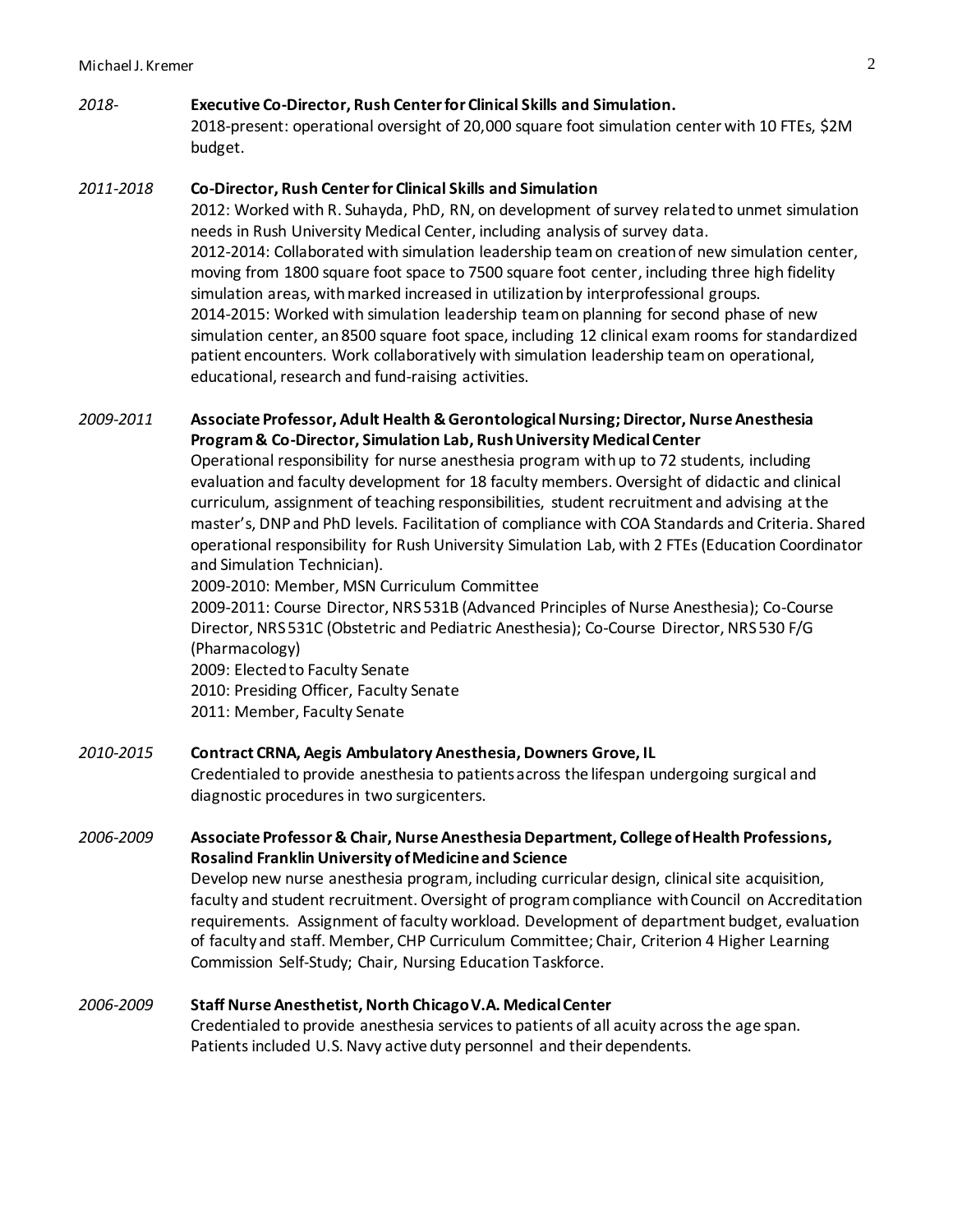### *2002-2005* **Co-Director, Rush University Simulator Laboratory**

Plan, implement, and evaluate simulation curriculum for nurse anesthesia students and other students from the College of Nursing. Consultation on simulator curriculum and program development for other disciplines. Collaborated with Department of Philanthropy on \$250,000 grant for lab renovations from Chicago Community Trust.

# *2002-2005* **Associate Professor, Adult Health & Gerontological Nursing, Rush College of Nursing** 2009: Member, MSN Curriculum Committee 2009: Elected to Faculty Senate & Presiding Officer-Elect position 2006: Contract faculty member 2004-2005, Member, Faculty Senate 2004-2005, Member, AD-MSN & Rush-St. Xavier University DNP Task Forces 2003-2004: Presiding Officer, Faculty Senate 2002: Elected to Faculty Senate

# *1999-2005* **Assistant Director, Nurse Anesthesia Program, Rush University College of Nursing, Chicago, Illino**is.

Responsible for second year of nurse anesthesia program curriculum and other activities as assigned by Program Director such as completion of the Annual Report to the Council on Accreditation of Nurse Anesthesia Educational Programs. Administrator, web-based clinical case database. Coordinator, post-certificate master's program.

# *1997*-*2002* **Assistant Professor, Adult Health Nursing, Rush University College of Nursing, Chicago, Illinois.**

2002: Clinical preceptor, NUR 503, Advanced Physical Assessment 2001-2003: Member, College of Nursing Evaluation Committee 2000-2005: Course Director, NUR 530F, Nurse Anesthesia Pharmacotherapeutics I 2000: Chair, College of Nursing Evaluation Committee. 2000-2005: Guest lecturer, NUR 502, Role of the Nurse in Advanced Practice 1999-2005: Academic Advisor to MSN, DNP, and DNSc students 1999: Elected to College of Nursing Evaluation Committee. 1999: Member, Policy, Organization, Financing of Health Care Task Force, Graduate Curriculum Committee. 1997-2005: Course Director, NUR 531B, Advanced Principles of Nurse Anesthesia 1996-2005: Coordinator for NAN 600, Nurse Anesthesia Program Journal Club

*1994-1997* Contract freelance anesthesia, northern and central Illinois.

# *1993-2005* **Staff Nurse Anesthetist, Department of Anesthesiology, Rush University Medical Center, Chicago, Illinois**.

Administered anesthesia for patients of all acuity levels undergoing surgeries from low to high complexity. Practice included administration of regional anesthesia and pediatric anesthesia. 2003: Instructor in Course for Emergency Clinical Management Class 2001: Member, Operating Room Patient Tracking Committee.

# *1993-2005* **Faculty, Nurse Anesthesia Program, Rush University College of Nursing, Chicago, Illinois.** Didactic and clinical instruction in basic and advanced principles of nurse anesthesia. Faculty preceptor for student nurse anesthetists. Taught basic and advanced principles of nurse anesthesia. Participant in admissions interview process, recruitment activities for master's and doctoral programs. Coordinated journal club for senior students. Attend twice-monthly faculty meetings and evaluate clinical competence of students.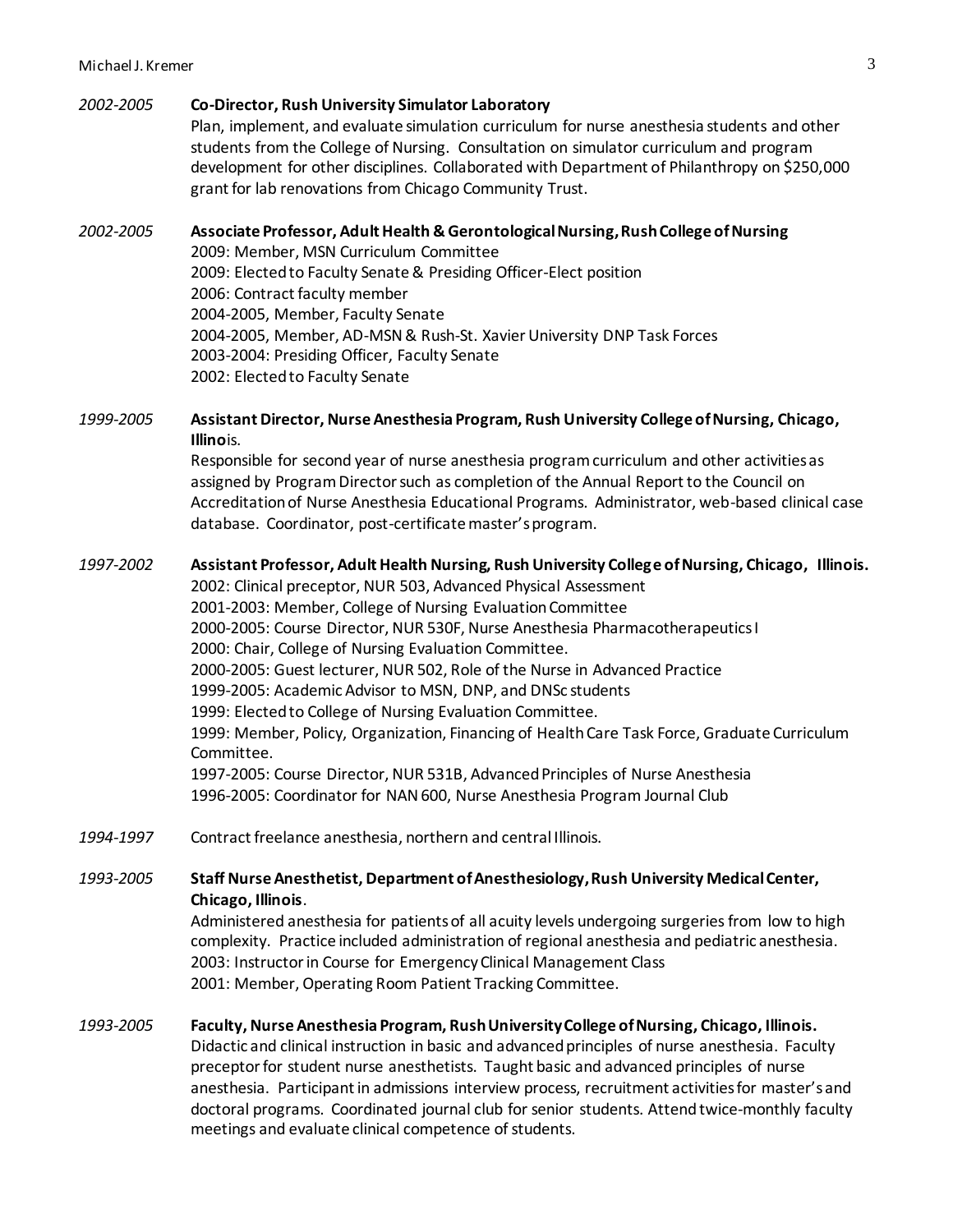# *1992* **Chief Nurse Anesthetist, Department of Anesthesiology, University of Washington Medical Center, Seattle.**

Responsible for staff recruitment, orientation, evaluation, clinical assignments. Conducted annual salary survey. Member, Department of Anesthesiology Quality Assurance Committee.

# *1983-1991* **Staff Nurse Anesthetist/Teaching Associate, Department of Anesthesiology, University of Washington Medical Center, Seattle.**

Provided anesthesia for patients of all acuity levels undergoing surgical procedures of low to high complexity. Clinical anesthesia instructor for medical students, house staff, dental residents, and nursing students. Provided continuing education lectures. Helped to implement numerous clinical research protocols. Practice included full spectrum of regional anesthesia and invasive monitoring techniques.

- *1981-1983* **Staff Nurse Anesthetist, Swedish Hospital Medical Center, Seattle, Washington.** Provided anesthesia for patients of all acuity levels undergoing surgical procedures of low to high complexity. Presented continuing education lectures to peers.
- *1979-1981* **Staff Nurse, Emergency Room/Trauma Unit (Level I Trauma Center), St. John's Hospital, Springfield, Illinois.**
- *1978-1979* **Staff Nurse, Medical Intensive Care Unit, Rush-Presbyterian-St. Luke's Medical Center.**

# **PROFESSIONAL ORGANIZATIONS**

### **American Association of Nurse Anesthetists**

| 2015         | Developed module on didactic and clinical instruction for AANA Learn                       |
|--------------|--------------------------------------------------------------------------------------------|
| 2012-present | Editorial Advisory Board, AANA Journal                                                     |
| 2013         | Member, AANA Foundation Fellowship Selection Committee                                     |
| 2012         | Representative to ANA Congress on Nursing Practice and Economics                           |
| 2009         | Representative to ANA Scope and Standards of Practice Workgroup                            |
| 2006         | Member, AANA Foundation Research Committee                                                 |
| 2005-2007    | Member, DNP Expert Panel                                                                   |
| 2005-2006    | Chair, Education Committee                                                                 |
| 2005         | Invited participant, DNP Summit, June 9-10                                                 |
| 2004         | Trustee, AANA Foundation                                                                   |
| 2003         | Represented AANA at AORN Annual Meeting                                                    |
| 2001-2003    | Chair, AANA Foundation.                                                                    |
| 2000         | Elected Vice-Chair, AANA Foundation.                                                       |
| 2000         | Joined Friend for Life philanthropic group.                                                |
| 1999         | Charter Member, History and Archives Society.                                              |
| 1999         | Lead Investigator, Closed Claims Research Team.                                            |
| 1998         | Representative to AORN Foundation Surgical Nursing Specialties Conference.                 |
| 1997-2007    | Associate Editor, AANA Journal.                                                            |
| 1996         | Representative to National Student Nurses' Association Mid-Year Assembly.                  |
| 1996-1999    | Chair, AANA Foundation Research Committee.                                                 |
| 1995-present | Investigator, AANA Foundation Closed Claims Study.                                         |
| 1994         | <b>TEFRA Rules Work Group.</b>                                                             |
| 1994-1995    | Treasurer, CRNA-PAC.                                                                       |
| 1993-1994    | Elected to CRNA-PAC.                                                                       |
| 1993         | Hands-on instructor, spinal-epidural and hemodynamic monitoring workshops, Annual Meeting. |
| 1993, 1994   | Instructor in pre-convention infusion workshop, Annual Meeting.                            |
|              |                                                                                            |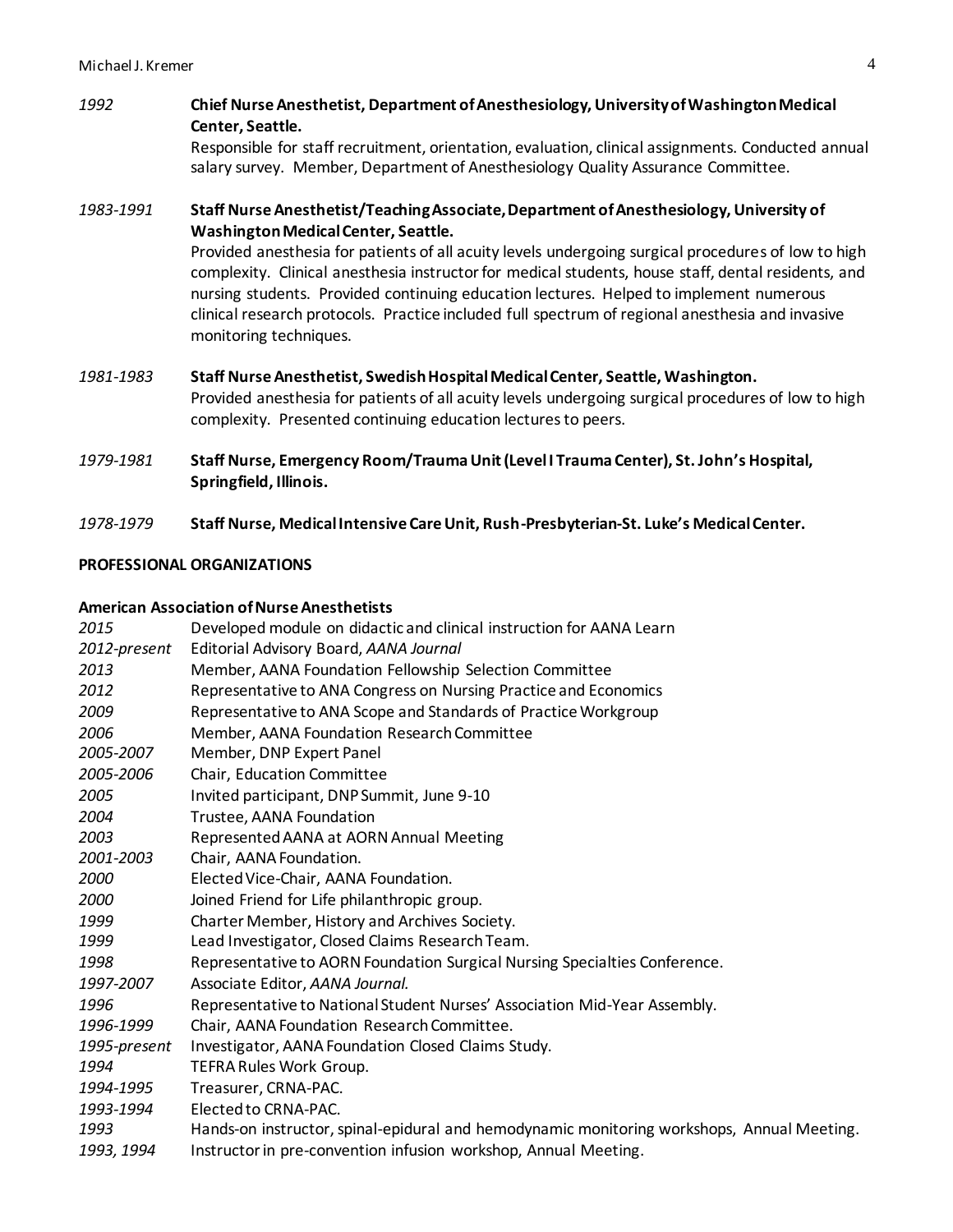- *1992-2007* Reviewer, *AANA Journal* Editorial Advisory Board.
- *1988* Hands-on instructor, brachial plexus workshop, Annual Meeting.

#### **Council on Accreditation of Nurse Anesthesia Educational Programs**

*2017* Co-Investigator (with B. Horton): on commissioned history of nurse anesthesia accreditation, 1930-2017 *2013-present* Chair On-site Reviewer& Consultant *2011-2012* Elected COA Vice-Chair *2011* Re-Elected as COA Secretary-Treasurer *2011* Representative to AANA Task Force on simulation education, February 12-13 *2009* Elected to second 3-year term as CRNA Educator representative. Elected Secretary-Treasurer. *2007-2012* Chair, Practice and Research Doctorate Task Force *2007-2008* Chair, Annual Report Task Force *2006* Elected to 3-year term as CRNA Educator representative *2001-2006* Chair On-Site Reviewer *1997-1999* Team On-Site Reviewer

#### **Higher Learning Commission, North Central Association of Colleges and Schools**

*2010-present* Peer Reviewer

#### **American Nurses Association**

| 2012 | AANA Representative to Congress on Nursing Practice and Economics        |
|------|--------------------------------------------------------------------------|
| 2009 | AANA Representative to Nursing Scope and Standards of Practice workgroup |

#### **American Academy of Nursing**

*2003* Inducted as Fellow Member, Expert Panel on Acute and Critical Care Member, Communications and Public Relations Committee

# **American Society of PeriAnesthesia Nursing**

*2013-present* Editorial reviewer, *Journal of PeriAnesthesia Nursing*

Editorial Reviewer, *Nursing Outlook*

#### **National Academies of Practice**

*2014* Selected for Fellowship

#### **American Association of Colleges of Nursing**

*2012* Participant in AACN Leadership in Academic Nursing Program

# **Commission on Collegiate Nursing Education**

- *2004* Chair, Nominating Committee
- *2003* Elected to Nominating Committee

# **Illinois Association of Nurse Anesthetists**

- *2017* Member, Government Relations Committee
- *2000* Chair, Nominating Committee
- *1999-2000.* President.
- *1998-1999* President-Elect. Chief CRNA Negotiator on statutory language for Nurse Practice Act.
- *1996-1998* Treasurer.
- *1990* Secondary analysis of 1987 and 1991 member surveys.
- *1994-1995* Chair, Public Relations Committee. Developed public relations brochure.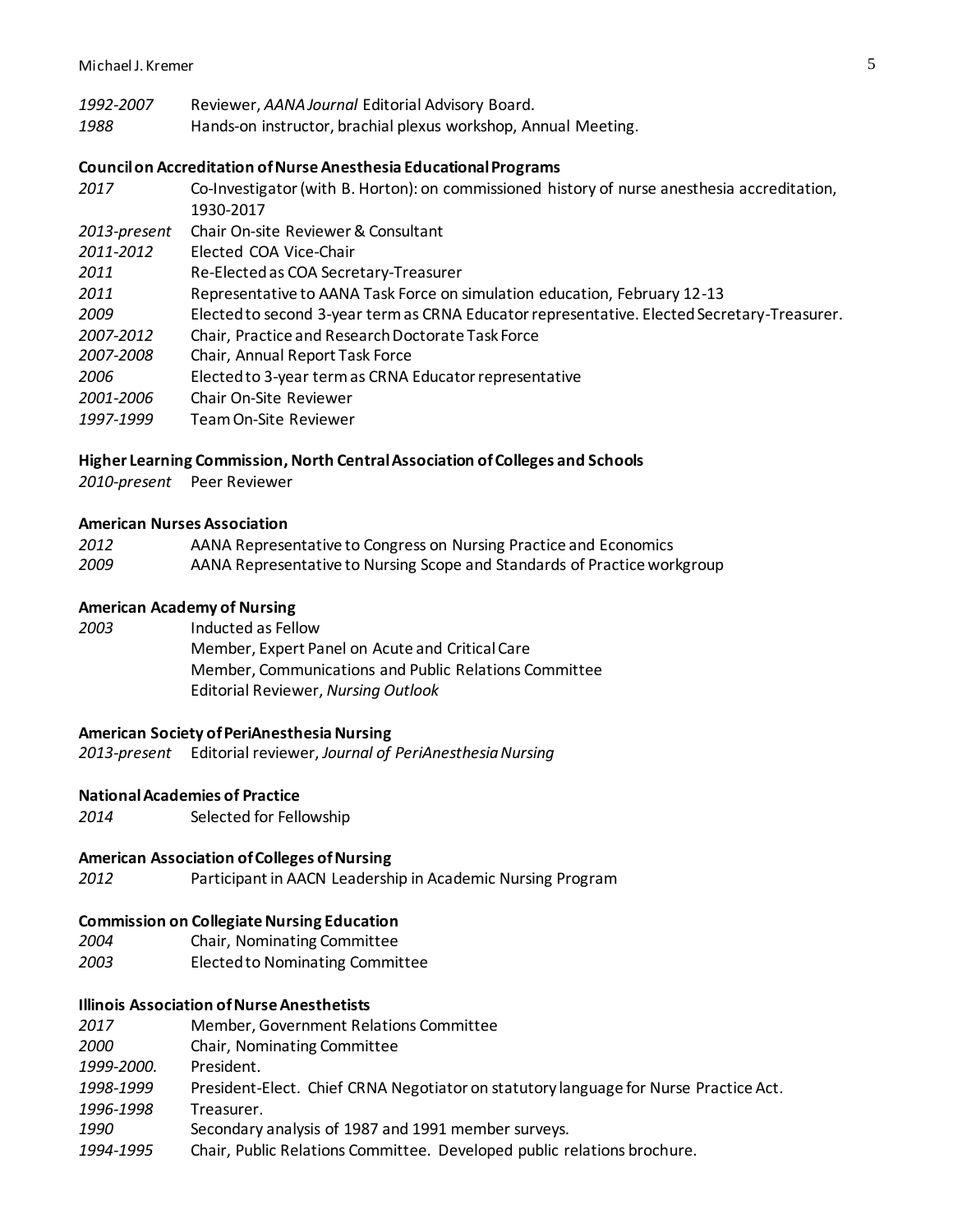*1994-1996* Elected to Board of Directors. *1994-1999* Lobbied with Illinois delegation at AANA Mid-Year Assembly, Washington, DC. *1993-1995* Member, Public Relations Committee. *1993-1994* Member, PAC Committee.

#### **Illinois Nurses Association**

#### **Institute of Medicine – Chicago**

*2004* Selected for Fellowship. *2004-present* Member, Chicago Patient Safety Forum

#### **International Nursing Association for Clinical Simulation and Learning**

#### **Lippincott, Williams & Wilkins**

*2006-present* Editorial Advisory Board, *Men in Nursing 2004-present* Editorial Reviewer, *Orthopaedic Nursing Journal*

#### **Midwest Nursing Research Society**

*2005* On-site judge, graduate student posters. April 3, Cincinnati, OH.

#### **Sigma Theta Tau**

| 1990-1991 | Corresponding Secretary, Gamma Phi Chapter. |
|-----------|---------------------------------------------|
| 1990      | Inducted into Psi Chapter-at-Large          |

### **Society for Simulation in Healthcare**

*2016* Certified Healthcare Simulation Educator

#### **U.S. Bureau of Health Professions**

*2003* Peer Reviewer, Advanced Education Nursing Grant Applications, March 10-13. *2000* Peer Reviewer, Advanced Education Nursing Grant Applications, May 8-11.

#### **Washington Association of Nurse Anesthetists**

- *1992* Elected Director
- *1991* Chair, Nominating Committee
- 1988 Instructor, hemodynamic monitoring workshop, spring meeting.
- *1986* Member, Program Committee.
- *1984* Member, WANA-WSA Liaison Committee.

#### **AWARDS/HONORS**

- *2017* Co-Recipient, AANA Researcher of the Year Award
- *2014* Selected for Fellowship in the National Academies of Practice
- *2009* Helen Lamb Outstanding Educator Award, American Association of Nurse Anesthetists
- *2004* Selected for Fellowship in the Institute of Medicine Chicago
- *2003* Selected for Fellowship in the American Academy of Nursing
- *2002* Selected by graduating MSN students to serve as their "Hooder" during commencement
- *2000* Leadership Award, Rush University College of Nursing
- *1998* Voted CRNA of the Year by Rush University nurse anesthesia class of 1998.
- *1999* Distinguished Service Award from Gamma Phi Chapter, Sigma Theta Tau.
- *1997* Recipient, Dean's Writing Award, Rush University College of Nursing.
- *1992* Recipient, AANA Research in Action Award.
- *1991* AANA/Burroughs-Wellcome Fellowship Award.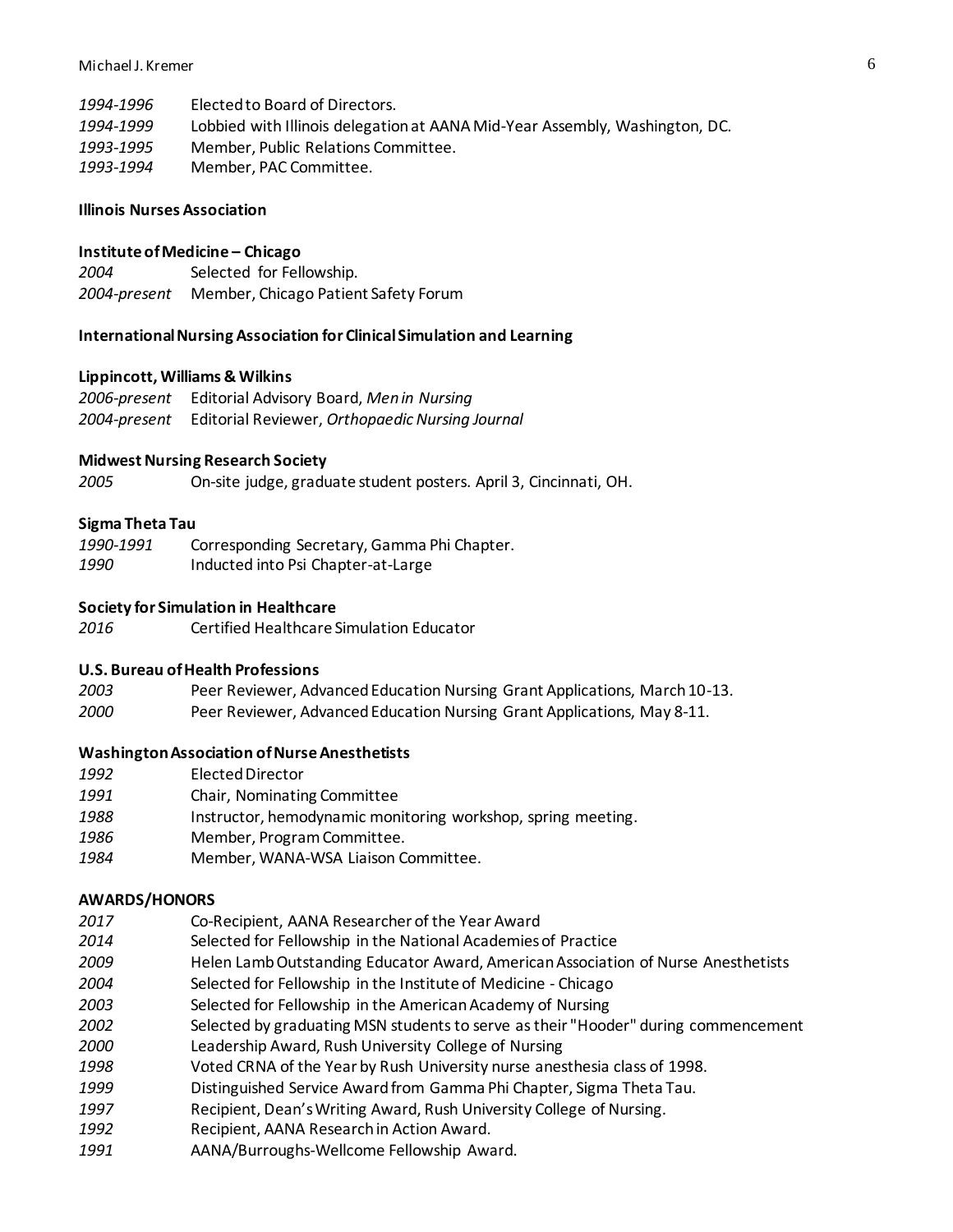*1991* AANA/Burroughs-Wellcome Funded Program Administration Internship.

### **EXTERNAL FUNDING**

 Council on Accreditation of Nurse Anesthesia Educational Programs. Co-Investigator (with B. Horton) on historical research on the history of nurse anesthesia accreditation. Funded for \$25,000 Nurse Anesthetist Traineeship Grant, A22HP30985-01-00, funded for \$44,042 Nurse Anesthetist Traineeship Grant, A22HP29894-01-00, funded for \$46,204 Nurse Anesthetist Traineeship Grant, A22HP27127-01-11, funded for \$38,492 Nurse Anesthetist Traineeship Grant, A22HP26003-01-00, funded for \$23,399 Nurse Anesthetist Traineeship Grant, A22HP24533-01-11, funded for \$31,122 Nurse Anesthetist Traineeship Grant, A22HP21701-01-00, funded for \$22,985 Office-Based Anesthesia Grant, AANA Foundation, funded for \$5,250 Nurse Anesthetist Traineeship Grant, A22HP09496-02-00, funded for \$10,132 Nurse Anesthetist Traineeship Grant, A22HP09496-01-00, funded for \$10,593 Rush University Simulation Lab Infrastructure Improvement and Faculty Development Grant: Funded by the Chicago Community Trust for \$250,000 (with Sarah Morris, Philanthropy) Nurse Anesthetist Traineeship Grant, A22HP04554-01-00, funded for \$27,506 Nurse Anesthetist Traineeship Grant, A22HP00051-04, funded for \$23,002 Nurse Anesthetist Traineeship Grant, A22HP00051-03, funded for \$32,706 Nurse Anesthetist Traineeship Grant #A22HP00051BO funded for \$9,928. Nurse Anesthetist Traineeship Grant #T32GM12453-03 funded for \$23,614. Research Grant for \$2,000 from Illinois Association of Nurse Anesthetists to study rural CRNA manpower issues.

### **RESEARCH EXPERIENCE AND FUNDING**

Focus areas: patient safety, clinical decision making and health care policy

- *2017-present* AANA Foundation Closed Malpractice Claims Study. Team member: Regional anesthesia claims and anesthetic morbidity/mortality. Team leader: Evaluation of claims that were judged to be preventable.
- *2011* AANA Foundation Office-Based Anesthesia Grant. Funded for \$5,250. An on-line survey of over 500 CRNAs engaged in office-based anesthesia practice regarding their compliance with the AANA *Standards for Office-Based Practice.*
- *2010* Worked with M. Johnson, RN, PhD, on AANA Foundation sponsored qualitative analysis of 62 closed malpractice claims filed against CRNAs.
- *2003-2006* Rush University Simulation Lab (RUSL) Infrastructure Improvement and Faculty Development Grant: Funded by the Chicago Community Trust for \$250,000 (First author, with Sarah Morris, Philanthropy collaborating).
- *2000* Illinois Association of Nurse Anesthetists. \$2,000 to study anesthesia services provided by CRNAs in rural Illinois.
- *1996-present* AANA Foundation Closed Malpractice Claims Study, Lead Investigator. Funding Source: AANA Insurance Services. \$75,000 expended to date.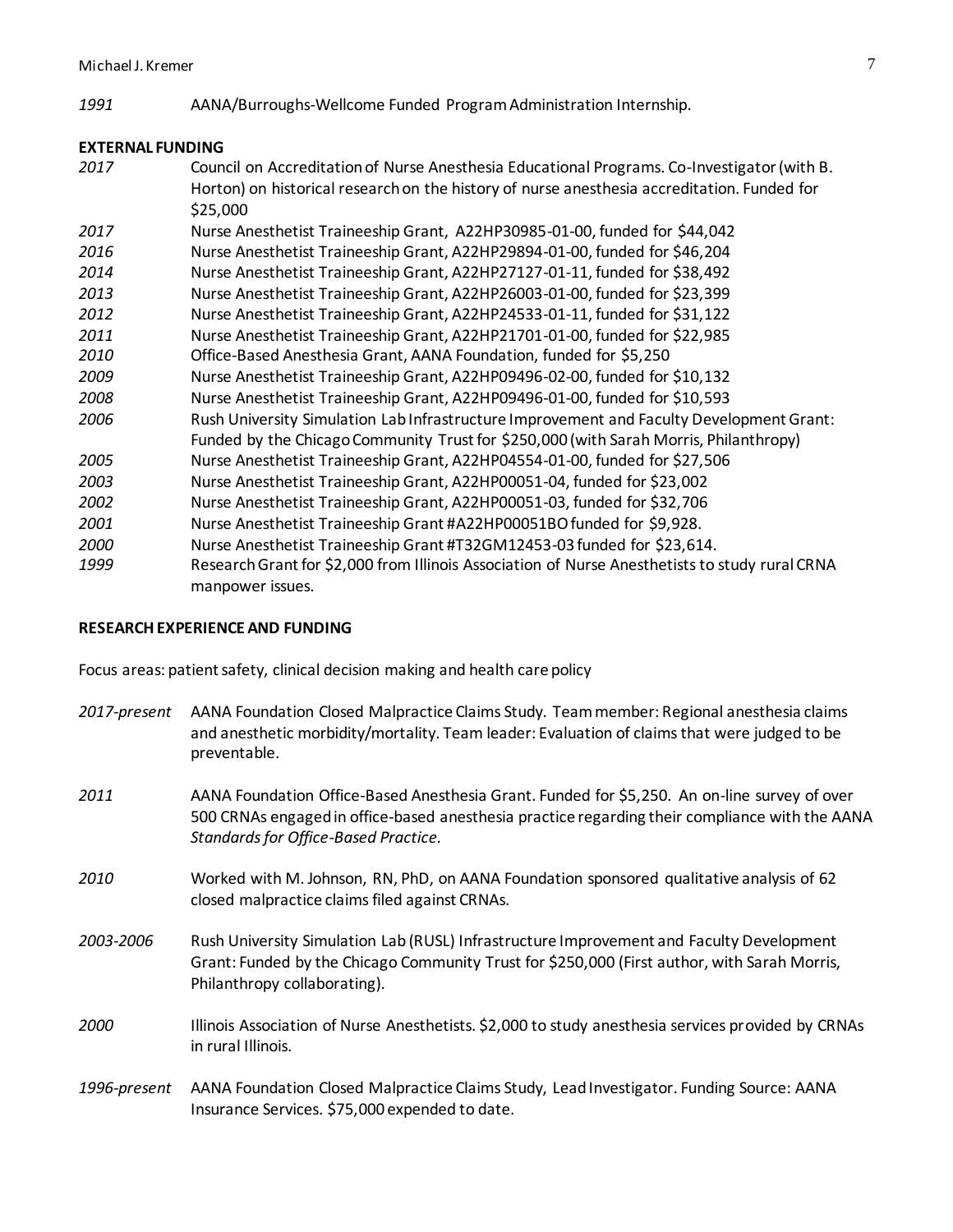#### **INVITED PRESENTATIONS**

- *2017* "Conducting a gap analysis." CAUTI Prevention Course (in collaboration with the Illinois Hospital Association and JUMP Station Simulation Center, OSF – St. Francis). Presented at Rush Center for Clinical Skills and Simulation, 5/31/17, 8/1/17.
- *2016* "Best practices in debriefing of interprofessional teams." Chicago Simulation Consortium Annual Meeting, August 26.
- *2012* "Human Patient Simulation in Nurse Anesthesia Education." Illinois Association of Nurse Anesthetists, September 15. "Interpreting the Standards and Criteria for Practice-Oriented Doctoral Degrees." COA Doctoral Workshop, San Francisco, CA, August 2. "Human Patient Simulation in Nurse Anesthesia Education." International Federation of Nurse Anesthetists World Congress. Ljubljana, Slovenia, May 15. "Faculty Workload: Metrics versus Reality." AANA Assembly of School Faculty meeting, San Diego,
	- CA, February 25.
- *2011* "Key Developments in the Movement to Doctoral Education: How Did We Get Here and Where are We Going?" COA Doctoral Workshop, Boston, MA, August 4. "Interpreting the Standards and Criteria for Practice-Oriented Doctoral Degrees." COA Doctoral Workshop, Boston, MA, August 5.
	- "Developing a Curriculum that Meets National Standards for Similar Degrees." COA Doctoral Workshop, Boston, MA, August 5.
- *2010* "Dexmedetomidine in Clinical Practice" and "Lipid Emulsion Rescue." Wisconsin Association of Nurse Anesthetists, Sturgeon Bay, WI, October 2. Moderator, Panel on Doctoral Education. Illinois Association of Nurse Anesthetists Fall Meeting. Lombard, IL, September 25. "Lessons Learned by a Newer Program Director," and panel discussion, AANA New Program Director Workshop, Park Ridge, IL, March 13.
- *2009* "Human Patient Simulation: What it is and What it Can Be." Washington Association of Nurse Anesthetists, Spokane, WA, September 19. "The AANA Foundation Closed Malpractice Claims Study" and "Anesthesia Economics and Reimbursement: Panel Discussion on the Implications of the AANA CAER Commission Report on CRNA Practice." Illinois Association of Nurse Anesthetists. St. Louis, MO, April 18. "Lessons Learned by a New Program Director." AANA New Program Director Workshop, Park Ridge, IL, March 14.
- *2008* "Collaboration, Competence and Quality in an Evidence-Based World." Rush University College of Nursing, Chicago, IL. December 17. "Lessons Learned by a New Program Director." AANA New Program Director Workshop, Park Ridge, IL. April 5.
- *2006* "Surgery, Pain and Immune Function" and "Simulation: What it is, and What it Can Be." Samford University, Birmingham, AL. October, 2006. "Navigating the Peer Review Process." AANA Annual Meeting, Cleveland, OH, August 3. "Perioperative beta blockade." Wisconsin Association of Nurse Anesthetists, Green Bay, WI, April 1.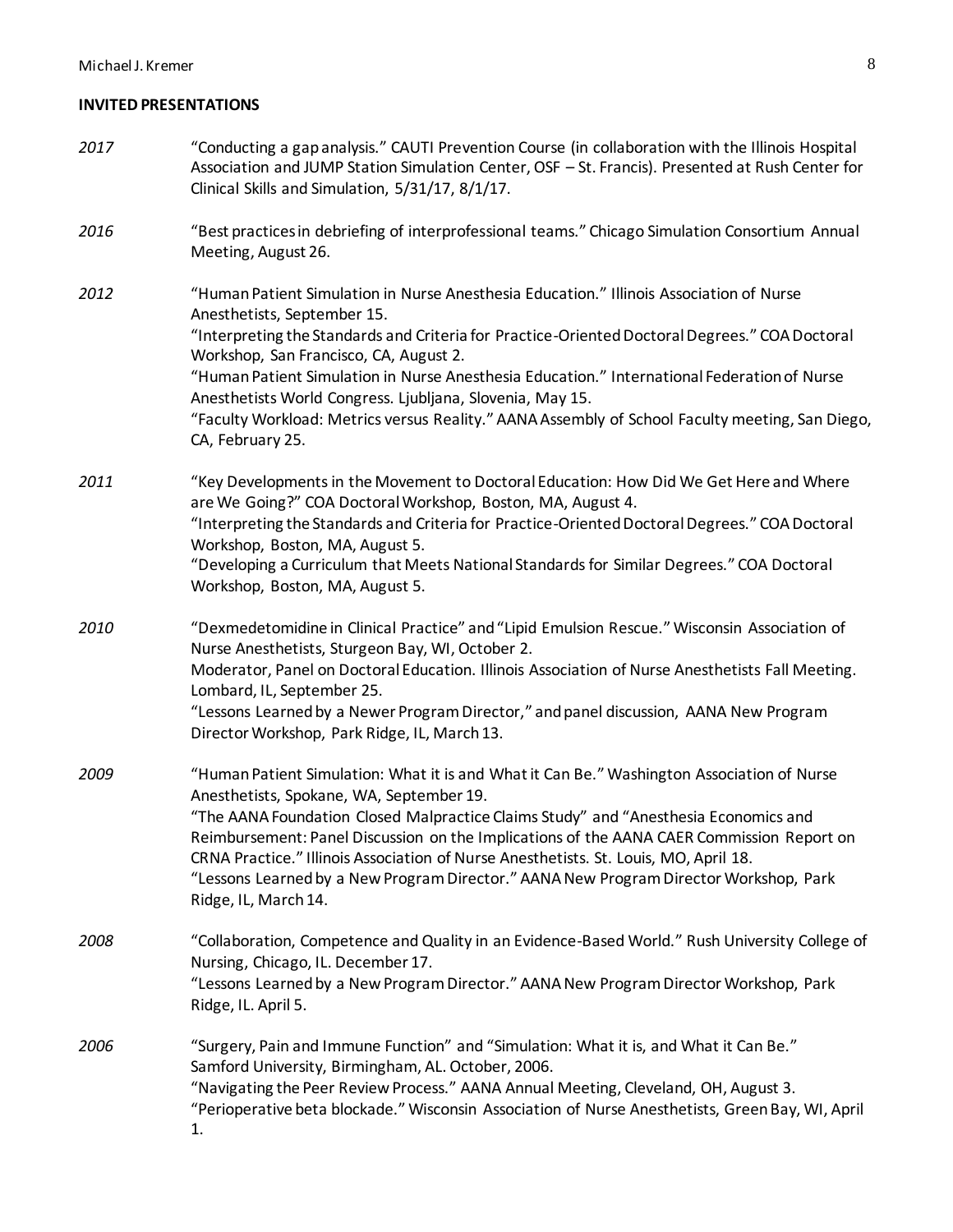| 2005 | "Navigating the Peer Review Process." AANA Annual Meeting, Washington, DC. August 10.<br>"A History of the Practice Doctorate in a College of Nursing." AANA DNP Summit, Park Ridge, IL,<br>June 9.                                                                                                                                                                                                                                                                                                                                                                                                                                                     |
|------|---------------------------------------------------------------------------------------------------------------------------------------------------------------------------------------------------------------------------------------------------------------------------------------------------------------------------------------------------------------------------------------------------------------------------------------------------------------------------------------------------------------------------------------------------------------------------------------------------------------------------------------------------------|
|      | "Nurse anesthesia education and practice." Loyola University-Chicago, April 10.                                                                                                                                                                                                                                                                                                                                                                                                                                                                                                                                                                         |
| 2004 | "Technological Innovations in Practice." NPACE, Chicago, October 2.<br>"A Tale of Two Papers - The Path to Publication." AANA Annual Meeting, Seattle, August 11.<br>"Nurse Anesthesia Career Opportunities." Loyola University-Chicago, March 20.                                                                                                                                                                                                                                                                                                                                                                                                      |
| 2003 | "Anesthesia Workforce: 2003 & Beyond," "AHA/ACC Preoperative Testing Guidelines," and<br>"Adjunctive Drugs in Pain Management." Michigan Association of Nurse Anesthetists, Traverse<br>City, MI. September 26 & 27.<br>"Anesthesia Manpower & the Anesthesia Assistant Issue" & "Preoperative Testing Guidelines."<br>Alabama Association of Nurse Anesthetists, Destin, FL, May 9.                                                                                                                                                                                                                                                                    |
|      |                                                                                                                                                                                                                                                                                                                                                                                                                                                                                                                                                                                                                                                         |
| 2002 | "Anesthesia Manpower and Anesthesia Assistants." Virginia Association of Nurse Anesthetists,<br>Region 5. Richmond, VA, February 2.                                                                                                                                                                                                                                                                                                                                                                                                                                                                                                                     |
|      | "Research Proposal Critiques: Annihilation or Evaluation?" AANA Assembly of School Faculty,<br>Scottsdale, AZ, February 16.                                                                                                                                                                                                                                                                                                                                                                                                                                                                                                                             |
| 2001 | "The AANA Foundation Closed Claims Research Study." Illinois Association of Nurse Anesthetists,<br>Chicago, IL, October 6.                                                                                                                                                                                                                                                                                                                                                                                                                                                                                                                              |
|      | "Rural Realities Revisited: Perioperative Care in Rural Illinois." AANA Annual Meeting, San<br>Francisco, CA, August 16.                                                                                                                                                                                                                                                                                                                                                                                                                                                                                                                                |
|      | "Research Ethics and Peer Review." AANA Writer's Workshop, Park Ridge, IL, May 21 & 22.<br>"AANA Foundation-Funded Research." AANA Foundation Advocacy Workshop, Park Ridge, IL,<br>March 31.                                                                                                                                                                                                                                                                                                                                                                                                                                                           |
| 2000 | Graduation speaker, Ravenswood Hospital Medical Center Nurse Anesthesia Program, Chicago, IL.<br>"Management of the Difficult Pediatric Airway," World Congress VI for Nurse Anesthetists,<br>Chicago, IL, August 9.                                                                                                                                                                                                                                                                                                                                                                                                                                    |
|      | "The AANA Foundation Closed Claims Research Study - 2000" and "A Study of Clinical Decision<br>Making by CRNAs." Clemson University Nurse Anesthesia Conference, Gatlinburg, TN, June 19.<br>The AANA Foundation Closed Claims Research Study – 2000." Illinois Association of Nurse                                                                                                                                                                                                                                                                                                                                                                    |
|      | Anesthetists, Peoria, IL<br>"Surgery, Pain, and Immune Function" and "The Anesthetic Implications of HIV/AIDS Drug                                                                                                                                                                                                                                                                                                                                                                                                                                                                                                                                      |
|      | Therapy," Alabama Association of Nurse Anesthetists, Destin FL, May 5.<br>"Perioperative Care in Rural Illinois - Study Overview." AANA Mid-Year Assembly, Arlington, VA,                                                                                                                                                                                                                                                                                                                                                                                                                                                                               |
|      | April 18.<br>"How the AANA Foundation Supports Research." AANA Assembly of School Faculty, Scottsdale,<br>AZ, February 26                                                                                                                                                                                                                                                                                                                                                                                                                                                                                                                               |
| 1999 | "Conscious Sedation," Nursing Spectrum Career Fair. Oak Brook, IL, October 18<br>"A Study of Clinical Decision Making by CRNAs," AANA Annual Meeting, Boston, MA, August 9.<br>"The Preoperative Pulmonary Assessment - Is This Patient at High Risk for Surgery?" New York<br>State Association of Nurse Anesthetists, Spring Meeting, Brooklyn, NY, May 3.<br>"Anesthesia Risk" and "The AANA Closed Claims Study," Charleston Anesthesia Conference.<br>Medical University of South Carolina, Charleston, South Carolina, May 1.<br>"A Study of Clinical Decision Making by CRNAs," University of Texas - Houston. Visiting Scholar,<br>March 22-25. |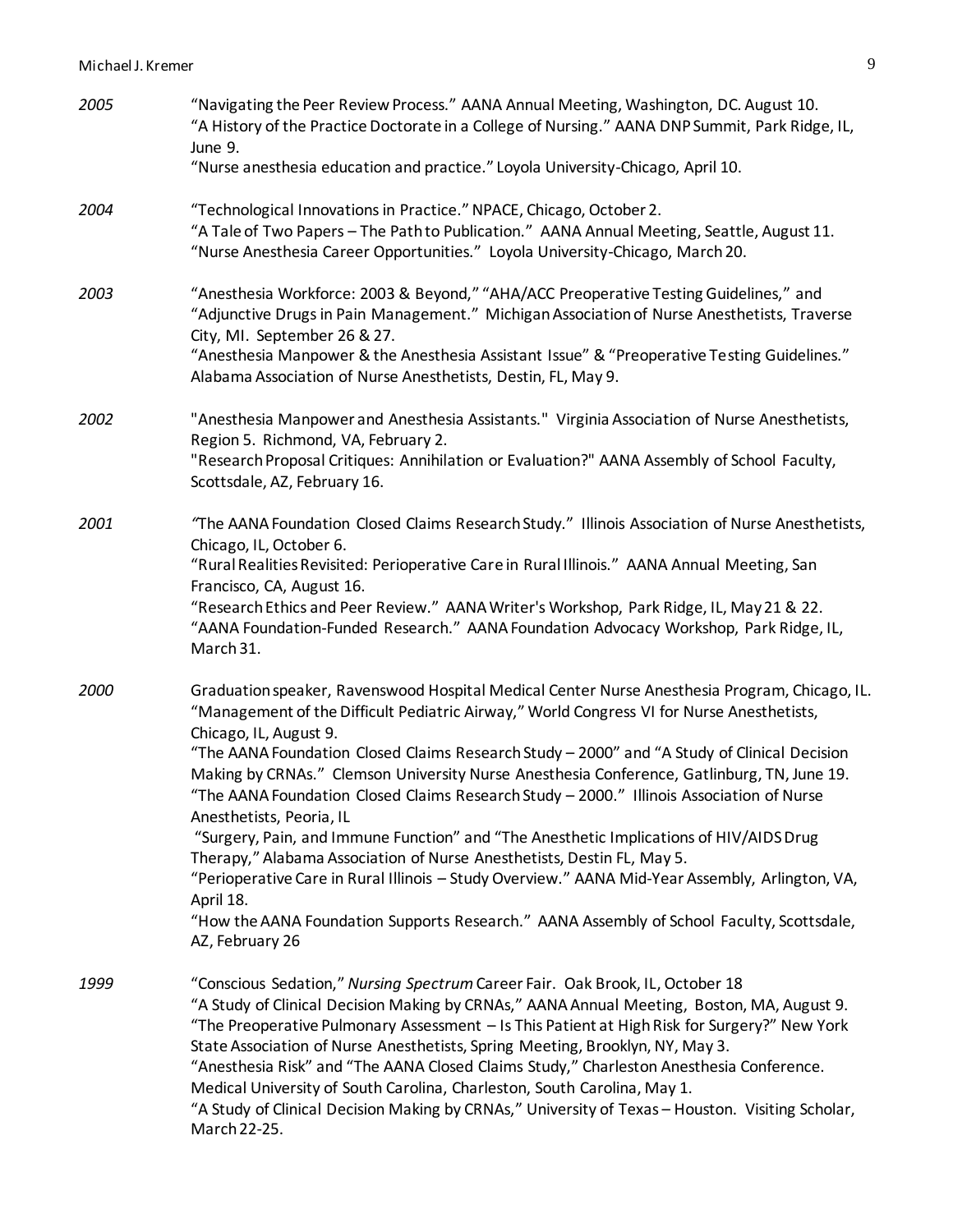| 1998 | "Preoperative Identification of Pulmonary Risk Factors" and "Reactive Airways," Metro Detroit<br>CRNA Meeting, Southfield, MI.<br>"Anesthesia Tips for the ICU," Greater Chicago Chapter, American Association of Critical Care<br>Nurses.                                                                                           |
|------|--------------------------------------------------------------------------------------------------------------------------------------------------------------------------------------------------------------------------------------------------------------------------------------------------------------------------------------|
| 1997 | "Anesthesia Risk," Kentucky-Indiana Nurse Anesthesia Meeting, French Lick, IN.<br>"Preoperative Assessment of Pulmonary Risk Factors," AANA Annual Meeting, San Francisco.<br>"Risks and Benefits of Regional Anesthesia" & "Practical Points on Brachial Plexus Anesthesia,"<br>Sycamore Anesthesia Services Meeting, Sycamore, IL. |
| 1996 | "Nurse Anesthesia as a Career," National Student Nurses' Association Mid-Year Conference,<br>Chicago, IL.<br>"AANA Update," IANA Fall Meeting, Oak Brook, IL.<br>"Collegiality," IANA Spring Meeting, Peoria, IL                                                                                                                     |
| 1995 | "Reactive Airways" & "Care Shifts to Outpatient Settings," Clemson University's Smoky Mountain<br>Conference for Nurse Anesthetists, Gatlinburg, TN.                                                                                                                                                                                 |
| 1993 | "Sedation by Infusion - A Clinical Trial in Cardiac Surgery Patients," Regional Anesthesia Meeting,<br>Coeur d'Alene, Idaho.                                                                                                                                                                                                         |
| 1992 | "Sedation by Infusion - A Clinical Trial in Cardiac Surgery Patients," AANA Annual Meeting,<br>Denver.                                                                                                                                                                                                                               |
| 1991 | "Sedation by Infusion - A Clinical Trial in Cardiac Surgery Patients," Poster Session, World<br>Congress III for Nurse Anesthetists, Oslo, Norway.                                                                                                                                                                                   |
| 1989 | "Nurse Anesthesia in America," Veteran's General Hospital, Taipei, Taiwan.                                                                                                                                                                                                                                                           |

### **REFEREED PUBLICATIONS**

- Rosenblatt, A., Kremer, M., Swanson, B. & Shah, R. (2019). Anesthesia exposure in the young child and long-term cognition: An integrated review. *AANA Journal,* 87(3): 231-242.
- Greiner, S., Kremer, M. (2019). AANA Journal Course: Update for nurse anesthetists clarifying the confusion of adult emergence delirium. *AANA Journal,* 87(3): 243-251.
- Ward, R., Krogh, M., Kremer, M, Muckle, T. & Shoeny, M. (2019). The perceived value of nonsurgical pain management. *AANA Journal,* 87(1):29-36.
- Kremer, M. & Griffis, C. (2018). Update for nurse anesthetists Evidence-based use of non-opioid analgesics. *AANA Journal,* 86(4):321-327.
- Ward R., Muckle, T., Kremer, M., Krogh M. (2017). Computer-based case simulations for assessment in health care: a literature review of validity evidence. *Eval Health Prof*, Jan 1:163278717718609. Doin: 10.1177/0163278717718609.
- Hawkins, R., Kremer, M., Swanson, B., Fogg, L., Pierce, P., Pearson J. Use of the Rasch model for initial testing of fit statistics and rating scale diagnosis for a general anesthesia satisfaction questionnaire. *J Nurs Meas,*22(3):381-403.
- Hawkins, R., Swanson, B., Kremer, M. and Fogg, L. (2014). Content validity of questions for a patient satisfaction with general anesthesia care instrument. *Journal of PeriAnesthesia Nursing,* 29(1): 28-35.
- Hawkins, R., Swanson, B. Kremer, M. (2012). An integrative review of factors related to patient satisfaction with general anesthesia. *AORN J,* 96(4): 368-376.
- Watts, D. & Kremer, M. (2011). Complex regional pain syndrome: an *AANA Journal* study course. *AANA J,* 79(6): 505-510.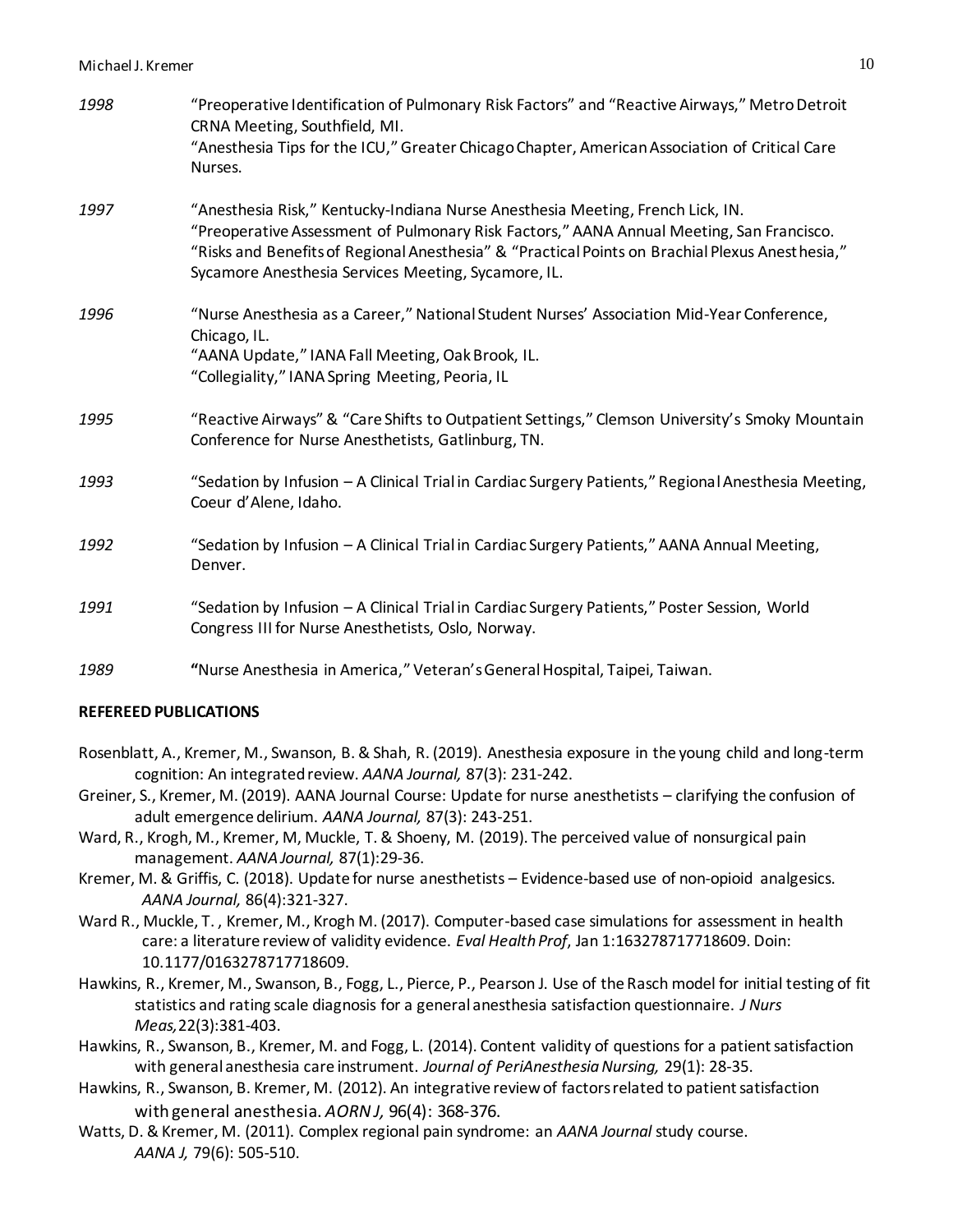- Griffis, C., Page, G., Kremer M., Yermal S. (2008). Implications of immune function to anesthesia care. *AANA Journal* course. *AANA Journal,* 76(6): 449-454.
- Kremer, M. & Fallacaro, M. (2008). Development of a position statement: the nurse anesthesia program administrator. *AANA Journal,* 76:12-16.
- Starnes-Ott, K. & Kremer, M. (2007). Recruitment and retention of nurse anesthesia faculty: issues and strategies. *AANA Journal.* 75:13-16.
- Kremer, M. & Litwin, M. (2006). Stop medication diversion in its tracks. *Men in Nursing.*1:42-50.
- Paje, D. & Kremer, M. (2006). Perioperative implications of obstructive sleep apnea. *Orthopaedic Nursing Journal.*25(5): 291-297.
- Kremer, M. & Blair, T. (2006). Ludwig angina: Forewarned is forearmed. *AANA Journal.* 74: 445-451.
- Fritzlen, T., Kremer, M. & Biddle, C. (2003). The AANA Foundation closed malpractice study on nerve injuries during anesthesia. *AANA Journal,* 71 (5): 347-352.
- Doyle, S. & Kremer, M. (2003). *AANA Journal* Course: Update for nurse anesthetists Parkinson disease. *AANA Journal*, 71 (3): 229-234.
- Kremer, M., Faut-Callahan, M., Hicks, F. (2002). A study of clinical decision making by certified registered nurse anesthetists. *AANA Journal.* 70(5): 391-398.
- Petty, W., Kremer, M. & Biddle, C. (2002). A synthesis of the Australian Patient Safety Foundation Anesthesia Incident Monitoring Study, the American Society of Anesthesiologists Closed Claims Project and the American Association of Nurse Anesthetists Closed Claims Study. *AANA Journal.* 70 (3):193-204.
- Kleinpell, R., Faut-Callahan, M., Lauer, K., Kremer, M., Murphy, M. and Sperhac, A. (2002). Collaborative practice in advanced practice nursing in acute care. *Critical Care Nursing Clinics of North America.* 14:307-313.
- Moody, M. & Kremer, M. (2001). Preinduction activities: A closed malpractice claims perspective. *AANA Journal.*  69(6):461-465.
- Jordan, L., Kremer, M., Crawforth, K. (2001). Data-driven practice improvement: The AANA Foundation Closed Malpractice Claims Study. *AANA Journal.* 69(4): 301-316.
- Akre, D., El-Ganzouri, A., Tuman, K., Kremer M. (2001). Use of the intubating laryngeal mask In a difficult airway. Case report. *American Journal of Anesthesiology.* 28(3): 135-136.
- Kremer, M. (1999). Surgery, pain, and immune function. *CRNA: The Clinical Forum for Nurse Anesthetists,*10 (3): 2-8.
- Kremer, M. (1999). Foreword: Immune Disease. Issue Editor. *CRNA: The Clinical Forum for Nurse Anesthetists,*  10 (3): 1.
- Kremer, M. & Faut-Callahan, M. (1998). The national practitioner data bank. *CRNA: The Clinical Forum for Nurse Anesthetists,* 9 (4): 157-162.
- Kremer, M. (1997). Journal course: Update for nurse anesthetists The preoperative pulmonary assessment: Is this patient at high risk for surgery? *AANA Journal,* 66 (5): 467-480.
- Kleinpell, R., Bedrosian, C., McCormick, L., Kremer, M., Bujalski, L. & Bronsted, R. (1996). ICU nursing practice use of periperhal nerve stimulators in patients receiving neuromuscular blockade. *American Journal of Critical Care,* 5 (6): 449-454.
- Kremer, M. (1995). What's new with reactive airways and anesthesia? *CRNA: The Clinical Forum for Nurse Anesthetists,* 6 (1): 15-20.
- Kremer, M. (1994). Anesthesia for interventional angiography. *CRNA: The Clinical Forum for Nurse Anesthetists,* 5 (1): 22-25.
- Kremer, M. (1993). "Case presentations in anesthesia and intensive care Book review." *AANA Journal*, 61 (2): 108.
- Kremer, M. & Bachenberg, K. (1993). Sedation by infusion a clinical trial in cardiac surgery patients. *AANA Journal,* 61 (3): 273-276.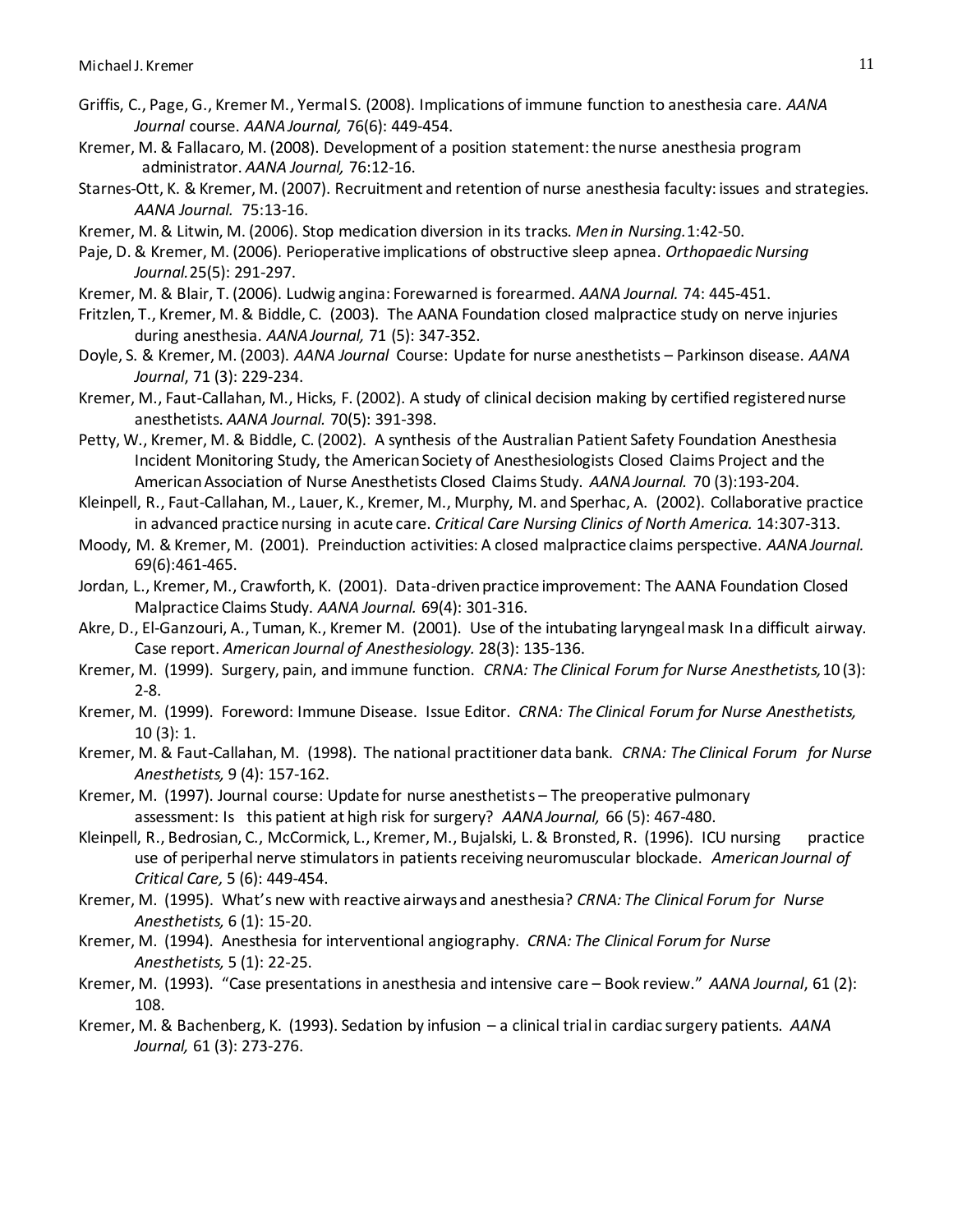### **Abstracts**

- Osborne, L., Cullum, M., Pellegrini, J. Kremer M. & Faut-Callahan, M. (2006). Salivary cortisol as a biological marker for screening of enlisted submariners. *AANA Journal,* 74(6): 466-467.
- Kremer, M., Faut-Callahan, M., Hicks, F., Halstead, L. & Shott. S. (1999). A study of clinical decision making by certified registered nurse anesthetists. Abstract. *AANA Journal,* 67 (5): 454.
- Wiley, J., Paice, J., Frame, D., Faut-Callahan, M., Kremer, M., Shott, S., Bonomi, P. (1999). The effect of an educational intervention on pin outcome measures in oncology patients. Abstract. *AANA Journal,* 67 (6): 527.
- Kremer, M., Crawforth, K., Golinski, M., Jordan, L., Larson S., Mahiger, L., Moody, M., Nagelhout J., Shott, S., Williams, J., & Bulau, J. (1996). Abstract. An analysis of closed malpractice claims filed against nurse anesthetists. *AANA Journal,* 64 (5): 440.
- Kremer, M. & Bachenberg, K. (1992). Sedation by infusion a clinical trial in cardiac surgery patients. Abstract. *AANA Journal,* 60 (4): 354-355.

# **Textbook Chapters**

- Kremer, M. & Faut Callahan, M. (2017). Outcome assessment in nurse anesthesia. In Kleinpell, R. (Ed.). *Outcome*  Assessment in Advanced Practice Nursing. (4<sup>th</sup> Ed.) New York: Springer, 207-228.
- Faut-Callahan, M. and Kremer M. (2017). The Certified Registered Nurse Anesthetist. In Tracy, M. & O'Grady, E. (Eds.). Advanced Practice Nursing: An Integrated Approach. (6<sup>th</sup> Ed.). St. Louis: Elsevier, 460-486.
- Kremer, M. & Horton, B. (2016). The accreditation process. In Billings, D. & Halstead J., (Eds.) *Teaching in Nursing.*  $(5<sup>th</sup>$  Ed.). St. Louis: Elsevier, 508-524. AJN Book of the Year, 2016: Nursing Education.
- Faut Callahan, M. & Kremer, M. (2014). The Certified Registered Nurse Anesthetist. In Hamric, A. et al., (Eds.) *Advanced Practice Nursing: An Integrative Approach.* St. Louis: Saunders Elsevier, 479-503.
- Kremer, M. & Faut Callahan, M. (2013). Outcomes assessment in nurse anesthesia. In Kleinpell, R., (Ed). *Outcome Assessment in Advanced Practice Nursing.* (3<sup>rd</sup> Ed.) New York: Springer, 259-290.
- Kremer, M. & Faut-Callahan, M. (2011). Reimbursement for expanded professional nursing services. In Stanley, J. Advanced Practice Nursing: Emphasizing Common Roles. (3<sup>rd</sup> Ed.). Philadelphia: F.A. Davis, 181-220.
- Kremer, M. (2010). Non-opioid analgesics. In Joyce, J. & Ouellette, R., Eds. *Pharmacology for Nurse Anesthesiology.* Sudbury, MA: Jones & Bartlett, 77-94.
- Kremer, M. & Faut-Callahan, M. (2008). Outcomes assessment in nurse anesthesia. In Kleinpell, R., Ed. (2<sup>nd</sup> Ed.) *Outcomes in Advanced Practice Nursing*. New York: Springer, 245-266. Selected as *AJN* Book of the Year in Advanced Practice.
- Faut-Callahan, M. & Kremer, M. (2008). The certified registered nurse anesthetist. In Hamric, A., Spross J. & Hanson, C., Eds. Advanced Nursing Practice: An Integrative Approach. 4<sup>th</sup> Ed. St. Louis: Saunders Elsevier, 489-542.
- Kremer, M. (2005). Fluid management and transfusion. In Karlet, M., Ed. *Nurse Anesthesia Secrets.* St. Louis: Elsevier Mosby: 215-224.
- Kremer, M. & Faut-Callahan, M. (2005). Reimbursement for expanded professional nursing practice services. In Stanley, J., Ed. Advanced Practice Nursing. Emphasizing Common Roles. 2<sup>nd</sup> Ed. Philadelphia: F.A.Davis: 187-225.
- Faut-Callahan, M. & Kremer, M. (2004). The certified registered nurse anesthetist. In Hamric, A., Spross, J. & Hanson, C., Eds*. Advanced Nursing Practice: An Integrative Approach.* 3rd Ed. Philadelphia: Elsevier Saunders: 583-616.
- Kremer, M. (2004). Pharmacology for conscious sedation. In Odom-Forren, J. & Watson, D., Eds. *A Practical Guide to Moderate Sedation/Analgesia..* St. Louis: Elsevier Mosby, 53-80.
- Kremer, M. (2002). Assessment and selection of practice settings. In Foster, S. & Faut-Callahan, M., Eds. *A Professional Study and Resource Guide for the CRNA.* Park Ridge, IL: AANA Publishing, Inc.: 237-254.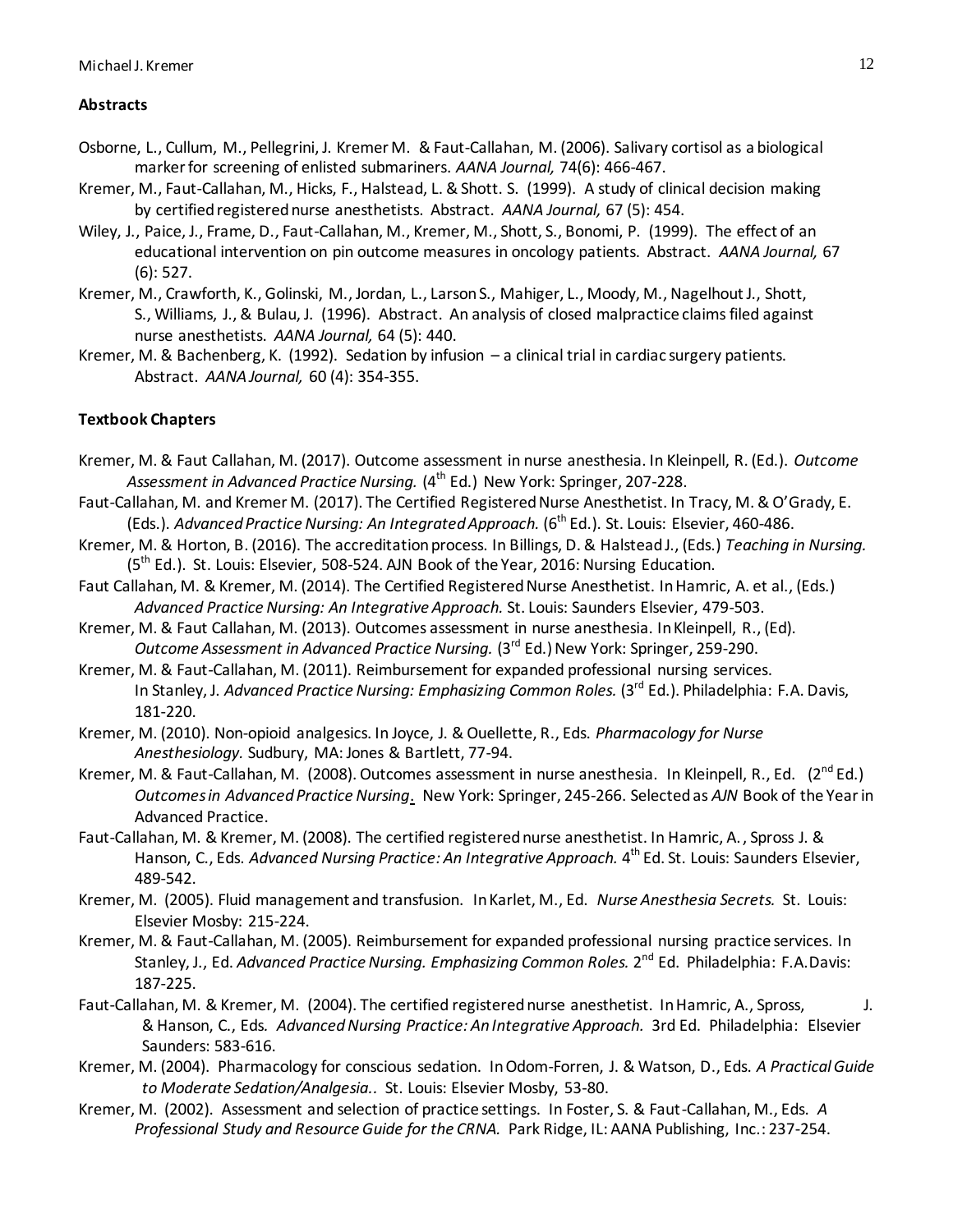- Faut-Callahan, M. & Kremer, M. (2000). The certified registered nurse anesthetist. In Hamric, A., Spross, J. & Hanson, C., Eds. Advanced Nursing Practice: An Integrative Approach. 2<sup>nd</sup> Ed. Philadelphia: Saunders, 521-548.
- Marley, R., Kremer, M. & Alves, S. (2000). Preoperative assessment. In Nagelhout, J. & Zaglaniczny, K., Eds*.*  Nurse Anesthesia. 2<sup>nd</sup> Ed. Philadelphia: Saunders, 308-348.
- Kremer, M. & Faut-Callahan, M. (2000). Outcomes assessment in nurse anesthesia. In Kleinpell, R., Ed. *Outcomes in Advanced Practice Nursing*. New York: Springer, 227-260.
- Kremer, M. & Faut-Callahan, M. (1999). Pediatric regional anesthesia and pain management. In Zaglaniczny, K. & Aker, J., Eds. *A Pediatric Anesthesia Handbook.* Philadelphia: Saunders, 359-382.
- Kremer, M. (1998). Respiratory assessment in the adult. In Waugaman, W., Foster, S. & Rigor, B., Eds*. Principles*  and Practice of Nurse Anesthesia. 3<sup>rd</sup> Ed. Norwalk, CT: Appleton & Lange, 161-198.
- Kremer, M. (1997). Interpretation of diagnostic data. In Nagelhout, J. & Zaglaniczny, K., Eds. *Nurse Anesthesia.* Philadelphia: Saunders.
- Kremer, M. & Faut-Callahan, M. (1996). Reimbursement for expanded professional nursing practice services. In Sheehy, C. & McCarthy, M., Eds. *Advanced Practice Nursing: Emphasizing Common Roles.* Philadelphia: F.A. Davis, 168-191.
- Faut-Callahan, M. & Kremer, M. (1996). The certified registered nurse anesthetist. In Hamric, A., Spross, J. & Hanson, C., Eds. *Advanced Nursing Practice: An Integrative Approach.* Philadelphia: Saunders, 421-444. *Text received* American Journal of Nursing *Book of the Year Awards for clinical issues & professional development.*

### **Non-Peer Reviewed Publications**

- Kremer M. & Schoneboom, B. (2018). Critique of Dosch, M. (2018). Passing a certification examination on the second attempt. In CLEAR Exam Review, 28 (7): 13-22. Analysis requested by Council on Accreditation of Nurse Anesthesia Educational Programs.
- Dosch, M., Fallacaro, M. and Kremer, M. (2007). AANA Doctoral Task Force Aggregate Survey Data. In *Report of the AANA Task Force on Doctoral Preparation of Nurse Anesthetists.* Park Ridge, IL: American Association of Nurse Anesthetists.
- Kremer, M. (2006). Profile in *Chicago Hospital News,* 4 (3);<http://www.chicagohospitalnews.com/> specialfocus/default.asp?articleID=930
- Kremer, M. (2000). Demand for Illinois nurse anesthetists growing. *Nursing Spectrum,* 13 (17): 14.
- Kremer, M. (2000). Excellence in nurse anesthesia research. *AANA News Bulletin,* 54 (2): 12.
- Kremer, M. (2000). The state of the state in nurse anesthesia. *Nursing Spectrum,* 13 (1): 24.
- Kremer, M. (1999). Quality research proposals make a difference. *AANA News Bulletin,* 53 (3): 12.
- Kremer, M. (1995). Issues for nurse anesthetists. *Nursing Spectrum,* 8 (5): 12.
- Kremer, M. (1995). Copywriting for IANA public relations brochure.
- Kremer, M. (1995). Comparison analysis of IANA 1987 & 1881 surveys. Presented to Illinois Association of Nurse Anesthetists Board of Directors.
- Kremer, M. (1994). AANA Fiscal Year 1993 Member Survey : Practice Patterns in Team Settings. Presented to American Association of Nurse Anesthetists Board of Directors.

#### **Poster Presentations**

Kremer, M., Jordan, L. & Fogg, L. The AANA Foundation Office-Based Anesthesia Study.

AANA Annual Meeting. Las Vegas, NV, August 6, 2013.

- Kremer M. & Wiley J. The evolution of doctoral education for CRNAs at Rush University. International Federation of Nurse Anesthetists. The Hague, The Netherlands, June 6, 2010.
- Kremer, M. Development of a nurse anesthesia program in a college of health professions. Associate of Schools of Allied Health Professionals. San Diego, CA. October 5, 2008.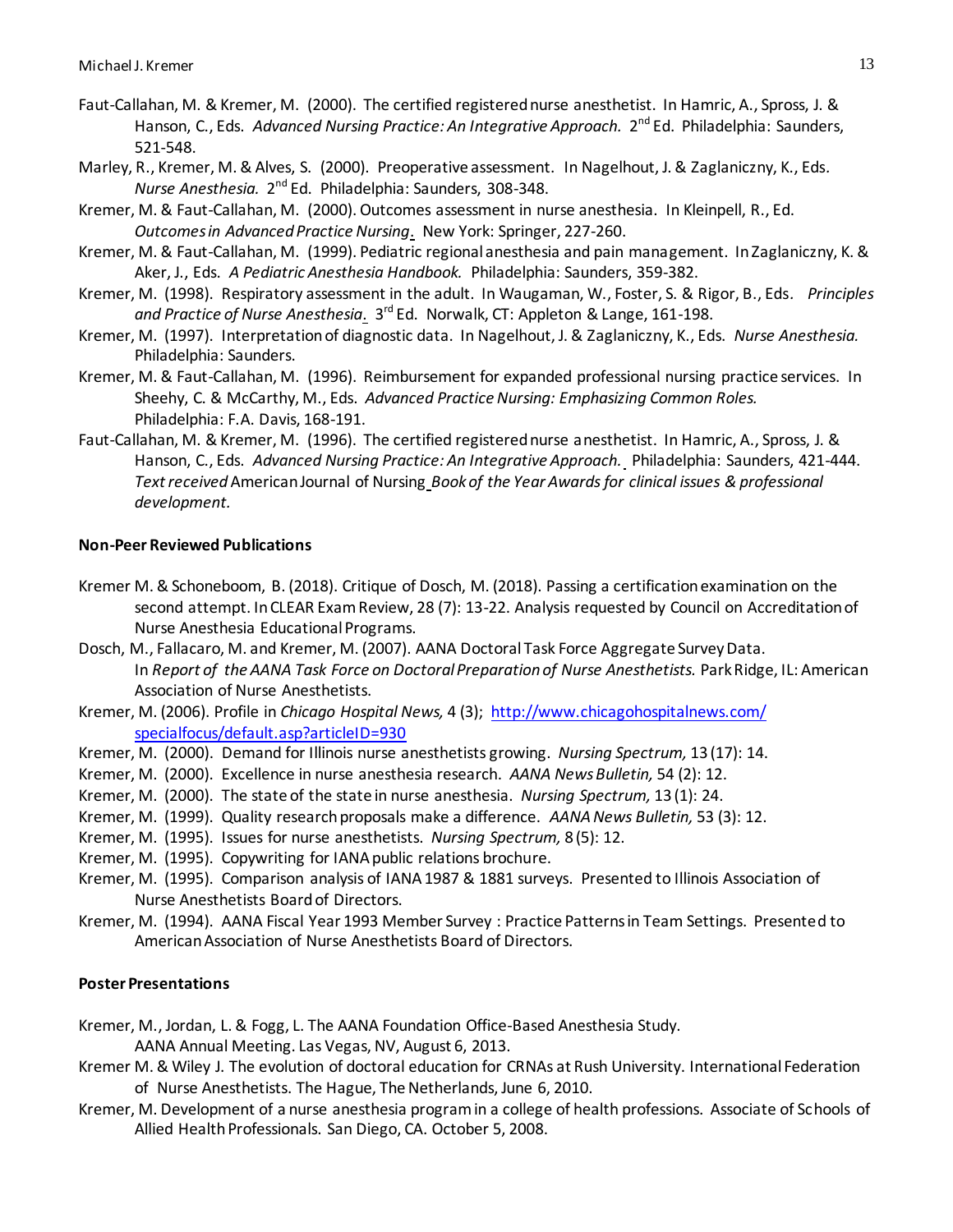- Kremer, M. Advancing Patient Safety Through Simulation: The RUSL Experience." Chicago Patient Safety Forum. Northwestern Memorial Hospital, Chicago, March 11, 2005.
- Kremer, M. & Jordan, L. "Data-Driven Practice Improvement: The AANA Foundation Closed Claims Study." Midwest Nursing Research Society, Grand Rapids, MI, April 6, 2003.
- Kremer, M. & Stark, P. Rural realities revisited: anesthesia care in rural Illinois. AANA Annual Meeting. San Francisco, CA, August 16, 2000.
- Kremer, M. & Bachenberg, K. Sedation by infusion: a clinical trial in cardiac surgery patients. International Federation of Nurse Anesthetists. Oslo, Norway, June 10, 1991.

### **Interviews**

- Janes, B. (2017). Anesthesia: is it safe for children? *Chicago Tribune.* Available at: [http://www.chicagotribune.com/paid-posts/?prx\\_t=Ct0CAhcEQAtCAPA](http://www.chicagotribune.com/paid-posts/?prx_t=Ct0CAhcEQAtCAPA)
- Tafoya, B. (2014). Rush opens new simulation center. Interview with WBBM radio reporter. August 12.
- Cameron, P. (2011). Surgery simulators give residents a hand in building skills. *Chicago Tribune.* January 26.
- Royer, J. (2004). Nurse anesthetists: Unique specialty affords nurses patient care and autonomy. *Chicago Tribune.* January 18.
- Gerson, V. (2003). Nurse anesthetists: Advanced nursing specialty a challenging career choice. *Chicago Tribune,* February 16.
- Waite, J. (1999). Nurses unify to pass advanced practice legislation. *Rush Record,* Fall-Winter 1998-1999: 12.
- Bartlett, T. (1995). Making surgery less traumatic: Mike Kremer, nurse anesthetist. *Chicago Sun Times,* September 10.

### **Lettersto the Editor**

- Kremer, M. (2011). Response to Cronenwett et al. (2011). The Doctor of Nursing Practice: A National Workforce Perspective. *Nursing Outlook* 2011;59:9-17. In *Nursing Outlook* 2011;59:129-130.
- Kremer, M. (2006). Response to Rich, J. (2005). Dexmedetomidine as a sole sedating agent with local anesthesia in a high-risk patient for axillofemoral bypass graft: A case report. *AANA Journal, 73* (5).
- Kremer, M. (1996). Response to Abenstein, J. & Warner, M. (1996). Anesthesia providers, patient outcomes, and costs. *Anesthesia & Analgesia,* 82: 1273-1283. In *Anesthesia & Analgesia, 83* (6): 1348-1349.

### **DISSERTATION COMMITTEES**

- Ward, R. (2018). The perceived value of non-surgical pain management certification. Advisor and dissertation committee member.. Rush University College of Nursing.
- Tracy, A. (2016). Assessment of factors that facilitate role transition of nurses to the Certified Registered Nurse Anesthetist role. Dissertation reader. University of Wisconsin – Milwaukee.
- Greiner, S. (2015). Use of the Delphi technique to develop a definition for emergence delirium. Advisor. Dissertation committee member. Rush University College of Nursing, Chicago.
- McMullan, S. (2009). Examination of extubation criteria in obese pediatric surgical patients. Dissertation Committee Member, Rutgers, The State University of New Jersey.
- Osborne, L. (2006). Salivary cortisol as a biological marker for screening of enlisted submariners. Dissertation Committee Member, Rush University College of Nursing.
- Nezat, G. (2005). Establishment of a minimum essential medical information requirement for the United States Navy's common access card: A Delphi study. Advisor and Committee Chair, Rush College of Nursing.
- Willadsen, S. (2005). Fatigue and its correlated and their impact on functional performance in a community sample with COPD. Dissertation Committee Member.
- Cornelius, J. (2000). The effectiveness of an experiential learning method on nursing students' knowledge, attitudes, willingness, and perceived preparedness to provide care to HIV/AIDS patients. Advisor and Dissertation Committee Chair.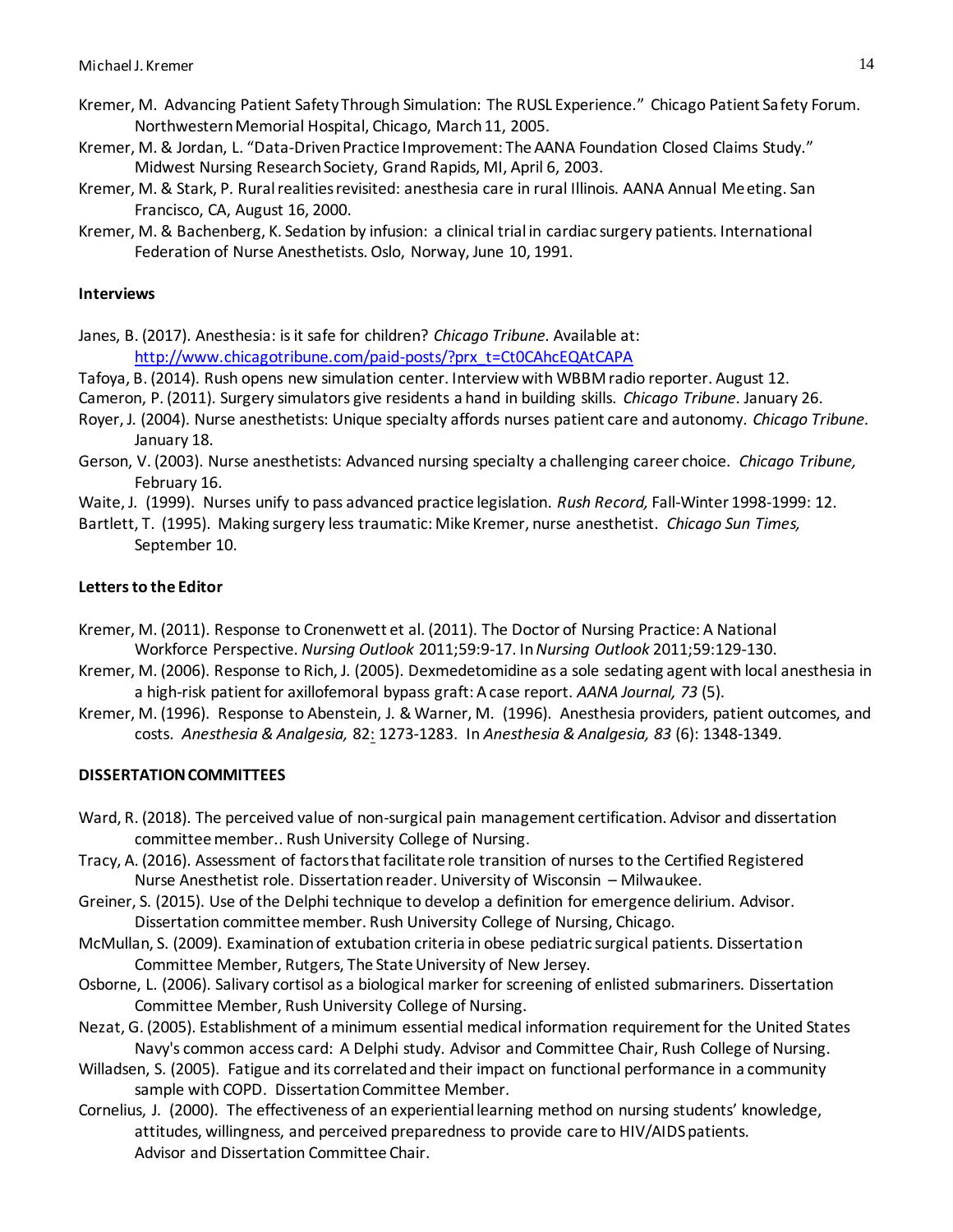Hand, W. (1998). A study of propofol and analgesia using a pneumatic tourniquet model. Committee Member. Rush University College of Nursing.

# **DOCTOR OF NURSING PRACTICE PROJECTS**

- Abanco, F. (2017). Enhancing cultural competency in SRNAs. Rush University College of Nursing (Advisor).
- Anderson, A. & Lacplesis, C. (2018). SRNA knowledge and skill development with neuraxial blocks. Rush University College of Nursing. (Advisor).
- Ballinger, B. (2015). Development of a mentoring and wellness program for SRNAs. Rush University College of Nursing. (Advisor).
- Berger, K. & Safrithis, J. (2016). Airway fire education: a simulation-based quality improvement initiative. Rush University Medical Center (Advisor).
- Bescheinen, R. (2016). Implementation of music therapy for preoperative anxiolysis: a quality improvement project at Rush-Oak Park Hospital. (Advisor).
- Bohling, B. & Zimmerman, L. (2018). SAT/SBT project to decrease time on ventilator for RUMC SICU and NSICU patients. (Advisor).
- Bond, B. (2015). Implementation of training on obstructive sleep apnea assessment for preoperative nurses at Skokie Hospital. (Advisor).
- Bond, A. & Czarny, J. (2016). Sellick's maneuver education in two populations (Emergency Medicine residents at Stroger Hospital of Cook County and the Lurie Children's Hospital transport team). (Advisor).
- Brown, R. (2018). Development of a cognitive aid for SRNAs with essential drug information. Rush University College of Nursing. (Advisor).
- Brennan, R. (2020). Plastic waste reduction amongst anesthesia providers at Rush University Medical Center. (Advisor).
- Brozek, C. (2020). Improving the student registered nurse anesthetist's understanding of the business of anesthesia. Rush University College of Nursing. (Advisor).
- Casey, G. (2020). The impact of high fidelity simulation on self-efficacy in student registered nurse anesthetists. Rush University College of Nursing. (Advisor).
- Cohen, B. (2018). Improved nurse anesthesia program information resources for SRNAs: SRNA Handbook update. Rush University College of Nursing. (Advisor).
- Cartwright, M. (2017). Use of a hybrid simulation model to teach peripheral IV placement skills in SRNAs. Rush University College of Nursing (Advisor).
- Cook, Dawn. (2015). Implementation of and training on crisis management resource tools for perioperative staff at MacNeal Hospital.
- Cook, Daniel. (2016). Anesthesia crisis resource management: assessment and treatment of the patient with malignant hyperthermia. A Rush University Medical Center quality improvement project. (Advisor).
- Cooper, C. (2015). Development of a protocol to reduce fresh gas flows at Porter Memorial Hospital (Advisor).
- Curry, S. (2015). Use of intraoperative hypnosis recordings as an adjunct to anesthesia care in the Rush SurgiCenter . (Advisor).
- Del Rosario, M. & Knunkel, J. (2018). Management of increased intracranial pressure and use of extra-ventricular drains for SRNAs. Rush University College of Nursing. (Advisor).
- Doheny, M. (2016). Implementation of the Burns Weaning Assessment Protocol in the Rush University Medical Center Neurosurgical Intensive Care Unit: a quality improvement project. (Advisor).
- Farmer, D. (2015). Implementation of an anesthesia to nursing staff handoff tool in the University of Chicago Medicine Neuro ICU.
- Fuller, A. (2017). Enhancing SRNA skills with rapid-sequence induction with a simulation model. Rush University College of Nursing. (Advisor).
- Gibson, A. & Sperling, K. (2016). Anesthesia to PACU handoff: a quality improvement project at Rush University Medical Center. (Advisor).
- Gorosho, C. & Lazaro, L. (2018). Enhancement of SRNA awareness regarding wellness and substance use disorder. Rush University College of Nursing. (Advisor).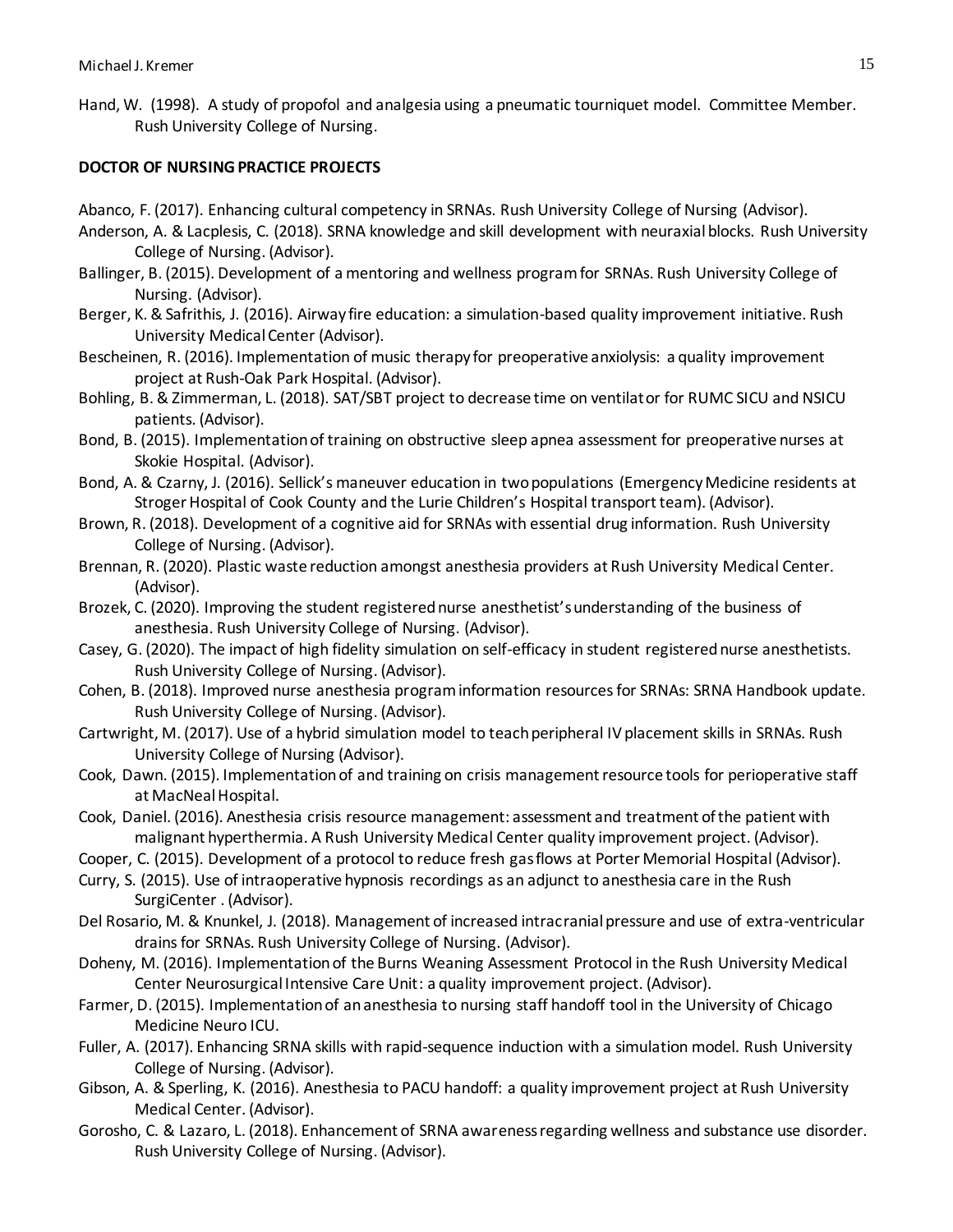- Gius, N. (2018). Quality improvement project with RUMC OR Pharmacy: Capturing neostigmine costs on anesthesia Pyxis machines. (Advisor).
- Hammond, L. (2020). Improving nurse communication and related patient safety concerns with the NO HARM handoff tool. Aurora St. Luke's Medical Center, Milwaukee, WI. (Advisor).
- Hayden, M. (2018). Enhancing SRNA knowledge and skills on the placement of continuous spinal-epidural blocks. Rush University College of Nursing. (Advisor).
- Herman, A. (2018). Development of an online database to provide clinical information and tips for SRNAs. Rush University College of Nursing. (Advisor).
- Hinson, S. (2009). The integration of music therapy into anesthesia care at Laser Spine Institute. (Second Reader).
- Hirschman, D. & Morby, L. (2001). A study of the safety of continued anticoagulation therapy for cataract surgery patients. Co-directed project with Dr. Margaret Faut-Callahan.
- Hoang, A. & Pflum, J. (2018). Review of the ASA Difficult Airway Algorithm with emphasis on the surgical airway: workshop with didactic and tissue lab components. Rush University College of Nursing. (Advisor).
- Holbrook, A. & Rylko, S. (2018). Anesthesia crisis resource management: diagnosis and treatment of malignant hyperthermia. Rush University College of Nursing. (Advisor).
- Huddleston, B. (2018). Quality improvement project with OR Pharmacy on the appropriate dosing of local anesthetics in the RUMC operating room. Rush University College of Nursing. (Advisor).
- Human, R. (2017). Enhancing anesthesia to PACU handoff: a quality improvement project at NorthShore Skokie Hospital. (Advisor).
- Hunter, S. (2017). Teaching SRNAs emergency airway management skills: surgical airway, using a hybrid simulation model. Rush University College of Nursing. (Advisor).
- Husted, C. & Hynes, M. (2018). Anesthesia crisis resource management: diagnosis and treatment of post-partum hemorrhage. Rush University College of Nursing. (Advisor).
- Jacobs, E. (2020). Malignant hyperthermia mock drills and cart update. Rush University Medical Center. (Advisor).
- Jahn, E. (2016). Implement of a postoperative pain management order set in the Rush University Medical Center Surgical Intensive Care Unit: a quality improvement project. (Advisor).
- Jekli, E. (2018). Strategies to enhance graduate performance on the national certification exam, using the New Science of Learning text. Rush University College of Nursing. (Advisor).
- Kanners, J. (2018). Quality improvement project: use of ultrasound guided peripheral IV placement. Rush University College of Nursing (Advisor).
- Karabinos, K. (2017). Ultrasound-guided assessment of gastric content volume. Rush University Medical Center. (Advisor).
- Khapekar, R. (2017). Enhanced training in management of complications related to neuraxial block placement. Rush University Medical Center. (Advisor).
- Kirori, M. (2017). Education of RUMC MICU nurses on the care of high-risk OB patients. Rush University Medical Center. (Advisor).
- Lancer, A. (2017). Enhancing SRNA skills with rapid-sequence induction with a simulation model. Rush University College of Nursing. (Advisor).
- Lange, E. (2017). RUMC CICU quality improvement initiative: use of appropriate-sized blood pressure cuffs. Rush University Medical Center. (Advisor).
- Lathitham, C. (2015). Development of a protocol to identify and track patients with difficult airway management issues at Rush-Oak Park Hospital (with M. Millichap).
- Lubenow, M. (2018). Sonoanatomy as applied to ultrasound-guided peripheral nerve blocks. Rush University College of Nursing. (Advisor).
- McCue, M. (2020). Enhancing student registered nurse anesthetist confidence and proficiency of surgical blood loss estimation. Rush University College of Nursing. (Advisor).
- Micek, A. (2020). Improving nurse communication and related patient safety concerns with the NO HARM handoff tool. Aurora St. Luke's Medical Center, Milwaukee, WI. (Advisor).
- Millichap, M. (2015). Development of a protocol to identify and track patients with difficult airway management issues at Rush-Oak Park Hospital (with C. Lathitham).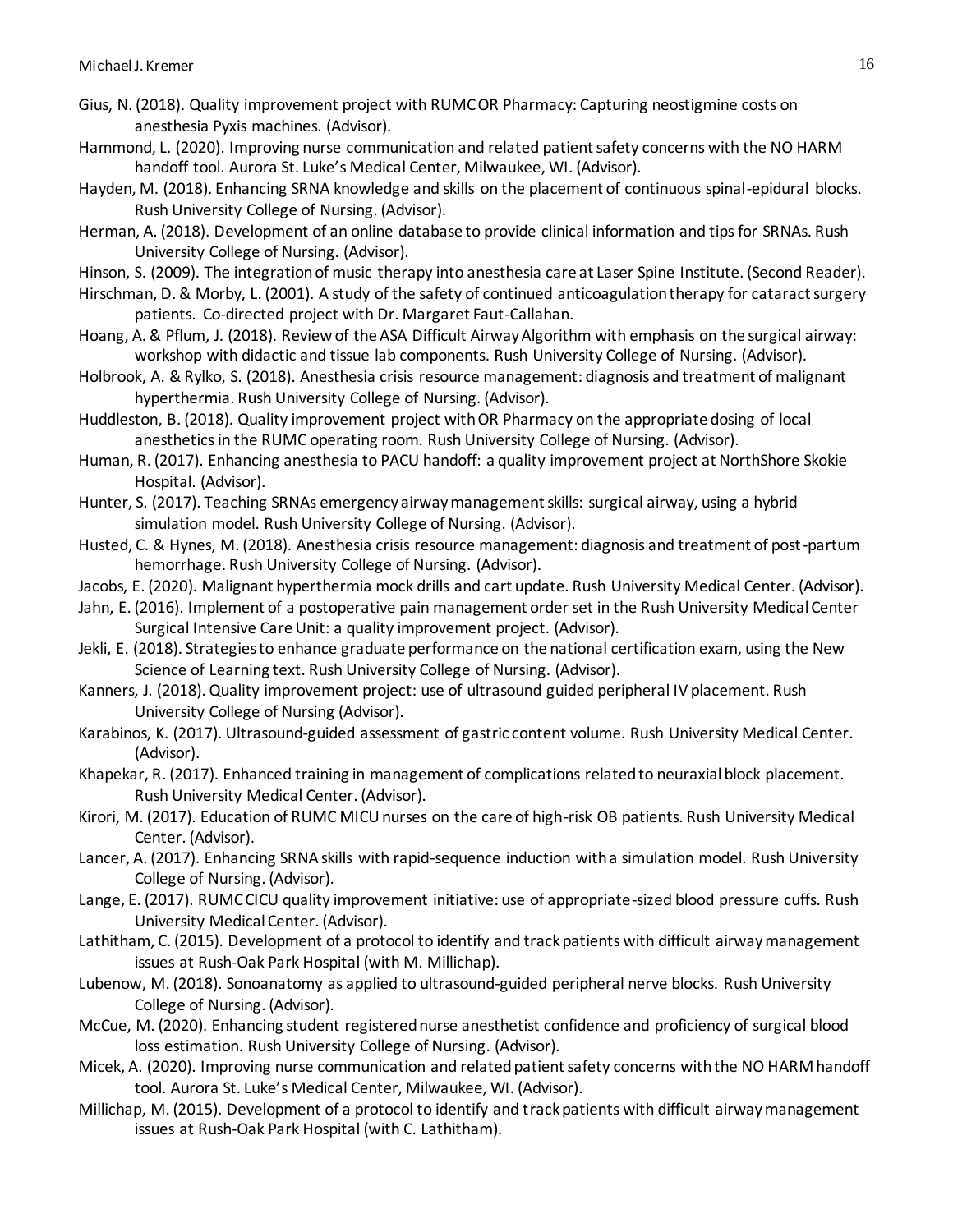- Nevills, K. (2012). Development of radiation safety education for clinicians utilizing image-guided techniques for invasive procedures.
- Prendergast, B. (2020). Enhancing student registered nurse anesthetist confidence and proficiency of surgical blood loss estimation. Rush University College of Nursing. (Advisor).
- Rieker, M. (2003). Marketing plan for Life Line Pilots (Advisor).
- Ruggiero, M. Implementation of training on obstructive sleep apnea assessment for anesthesia providers at Skokie Hospital (Advisor).
- Schwartz, P. (2009). Nurse anesthesia clinical faculty development. (Advisor)
- Slowikowski, R. & Przygodzka, R. (2009). Promoting professional practice of certified registered nurse anesthetists at Rush University Medical Center. (Second Reader).
- Stark, P. (2001). Perioperative care in rural Illinois. (Advisor).
- Strajack. S. (2016). Anesthesia crisis resource management: assessment and treatment of the patient with malignant hyperthermia. Quality improvement project at Rush University Medical Center. (Advisor).
- Tinio, K. (2020). The impact of high fidelity simulation on self-efficacy in student registered nurse anesthetists. Rush University College of Nursing. (Advisor).

Tracy, A. (2020). Malignant hyperthermia mock drills and cart update. Rush University Medical Center. (Advisor).

- Vanderpuije, M. (2015). Implementation of an anesthesia to nursing staff handoff process at University of Chicago Medicine (with D. Farmer).
- Wagner, L. (2015). Enhancement of radiation safety measures for anesthesia providers at Rush University Medical Center (Advisor).
- Wallin, S. (2015). Development of a mentorship and wellness program for SRNAs. Rush College of Nursing (with B. Ballinger) (Advisor).
- Washek, A. (2017). Reducing perioperative opioid use. Rush University Medical Center. (Advisor).
- White, J. (2015). Implementation of crisis management protocols for anesthesia providers at MacNeal Memorial Hospital.
- White, K. (2005). A model for evaluating the cost-effectiveness of various staffing patterns at a Veteran's Affairs anesthesia department. (Advisor).
- White, M. (2013). Development of a human patient simulation laboratory. (Advisor).
- Wilkins, R. (2020). Increasing sleep disturbance knowledge in SICU nurses. University of Chicago Medical Center. (Advisor).
- Yusuf, N. (2020). Opioid-sparing multimodal protocol for total knee arthroplasties: a retrospective evaluation. Center for Minimally Invasive Surgery, Munster, IN. (Advisor).
- Zaidel, H. (2020). jPerioperative glycemic management for diabetic patients presenting for elective surgery. Rush University Medical Center. (Advisor).

# **COMMUNITY ACTIVITIES**

Volunteer for "Kids First Health Fair," Waukegan Public Schools, Waukegan, IL, August 5, 2008. Volunteer for "Dream Halloween" fundraiser for Children Affected by AIDS Foundation, Chicago, 2002.

# **LEGAL CONSULTATION**

# **EDUCATIONAL CONSULTATION** .

# **LICENSURE**

Illinois Registered Professional Nurse, #41-18393, expires 5/31/2022. Illinois Licensed Advanced Practice Nurse, #209-000455, expires 5/31/2022. Illinois Licensed Advanced Practice Nurse Controlled Substance, #309-006216, expires 5/31/2022. DEA MLP-Nurse Practitioner, #MK2796108, expires 12/31/2021.